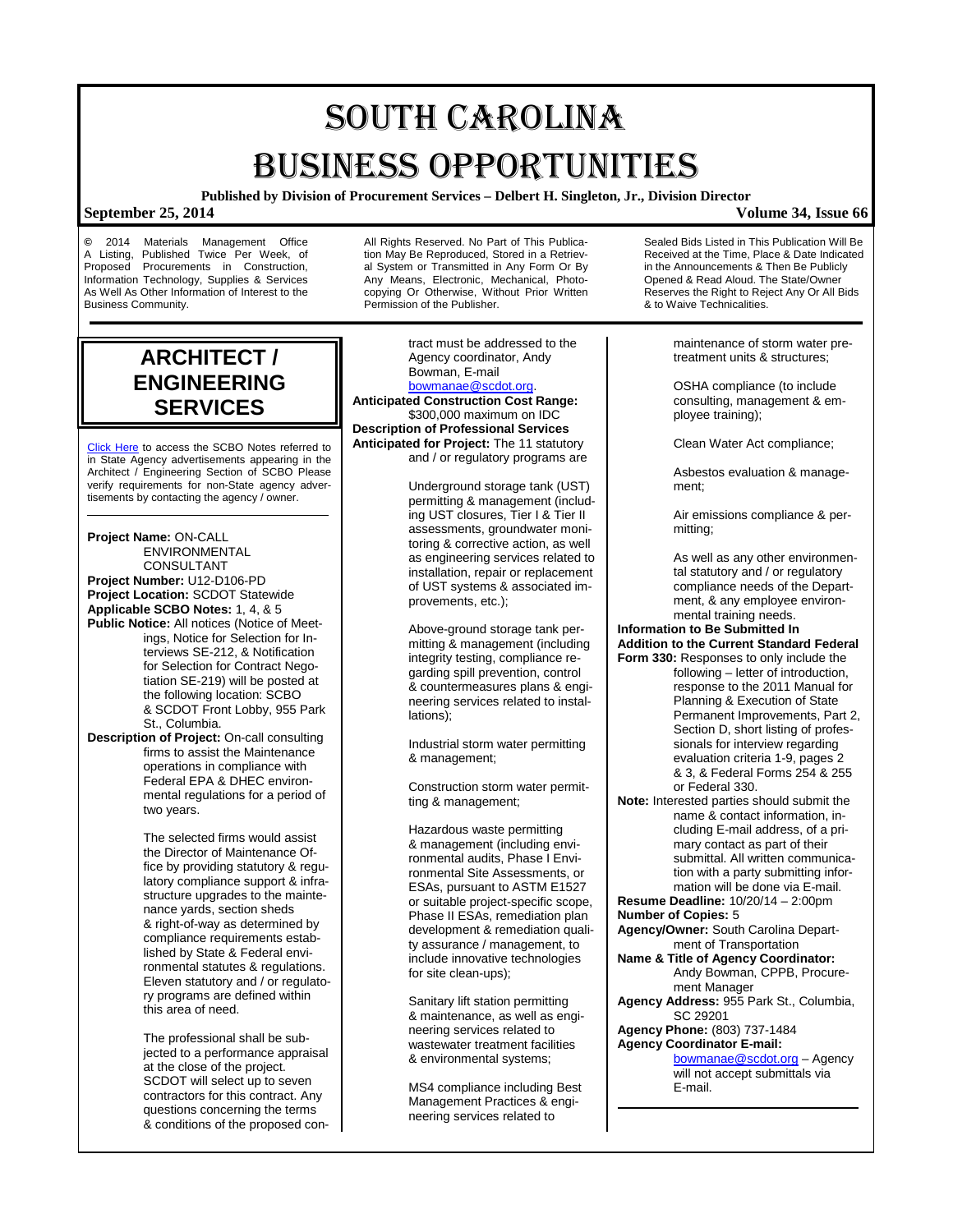### **September 25, 2014 2 Volume 34, Issue 66**

REQUEST FOR QUALIFICATIONS

**Project Name:** BOND REFERENDUM AND / OR OTHER PROJECTS **Project Number:** 15-004 **Project Location:** District-wide **Description:** Provide complete architectural & engineering services **General Scope of Work:** Design, engineering, contract administration & construction observation of the above project(s) **Additional Short List Criteria:** Please request a copy of the Request for Qualifications by sending an E-mail to **tshealy@lex2.org Resume Deadline/Time:** 10/20/14 – 2:00pm, ET **Number of Copies:** 1 original & 7 copies **Agency/Owner:** Lexington School District Two **Name & Title of Agency Coordinator:** Tony Shealy, Director of Purchasing **Address:** 715 Ninth St., West Columbia, SC 29169 **Phone:** (803) 739-4057 **E-mail:** [tshealy@lex2.org](mailto:tshealy@lex2.org)

#### **ROOF REPAIR SERVICES FOR GIGNILLIAT COMMUNITY CENTER**

REQUEST FOR PROPOSALS PROJECT #2014-010 RFP

**Project Description:** City of Seneca seeks to procure Roof Repair Services for Gignilliat Community Center.

#### **For more information:** [Click Here.](http://www.seneca.sc.us/Business/CurrentBidProposal.aspx)

**Proposals Due:** 11:00am, Tuesday, October 14, 2014

#### **For Additional Information Contact:**

Mike Greenman City of Seneca Engineering Department Fax: (864) 885.0357 Email: [mgreenman@seneca.sc.us](mailto:mgreenman@seneca.sc.us)

## **CONSTRUCTION**

**Project Name:** SOFTBALL & BASEBALL COMPLEX IMPROVEMENTS – BERMS & BOARDWALK **Project Number:** H17-9580-MJ-C **Project Location:** Coastal Carolina University, Conway **Bid Security Required:** Yes **Performance Bond Required:** Yes **Payment Bond Required:** Yes **Description of Project:** Selected demolition of existing baseball outfield wall, miscellaneous small objects,

sidewalks, old tennis courts & fencing, old light poles, infield turf, part parking. Construct new metal building for batting at Softball. Construct berms at Baseball at first & third baselines, with raised wood boardwalk system & concrete walks. Concrete bridge to the existing concourse, chain-link fencing along exterior side of boardwalk, decorative fencing, concrete stairs & walks, CMU retaining walls, new brick. Contractor may be subject to performance appraisal at close of project. **Construction Cost Range:** \$1,800,000 - \$1,900,000 **Architect/Engineer:** Goodwyn Mills & Cawood, Inc. **A/E Contact:** Mike Keeshen **A/E Address:** 101 East Washington St., Greenville, SC 29601 **E-mail:** [mike.keeshen@gmcnetwork.com](mailto:mike.keeshen@gmcnetwork.com) **Telephone:** (864) 527-0460 **Fax:** (864) 483-2804 **Note:** All questions & correspondence concerning this Invitation to Bid shall be addressed to the A/E. **Bidding Documents/Plans May Be Obtained From:** [http://www.coastal.edu/facilities/pr](http://www.coastal.edu/facilities/projects/specs_plans_standards.html) [ojects/specs\\_plans\\_standards.ht](http://www.coastal.edu/facilities/projects/specs_plans_standards.html) [ml](http://www.coastal.edu/facilities/projects/specs_plans_standards.html) **Plan Deposit:** None **Note:** Only those bidding documents / plans obtained from the aforementioned source are official. Bidders rely on copies of bidding documents / plans obtained from any other source at their own risk. **Pre-Bid Conf./Site Visit:** Mandatory **Pre-Bid Date/Time:** 10/7/14 – 11:00am **Place:** Baseball Stadium at CCU **Agency/Owner:** Coastal Carolina University **Agency Procurement Officer:** Mark Avant, EIT, LEED AP **Address:** PO Box 261954, Conway, SC 29528 **E-mail:** [avant@coastal.edu](mailto:avant@coastal.edu) **Telephone:** (843) 349-2152 **Fax:** (843) 349-2182 **Bid Closing Date/Time:** 10/21/14 – 2:00pm **Place:** CCU Campus, Facilities 2 Conference Room **Hand Deliver Bids To:** CCU, Attn.: Mark Avant, 102 Shop Rd., Conway, SC 29526 **Mail Bids To:** CCU, Attn.: Mark Avant, PO Box 261954, Conway, SC 29528 **Project Name:** RENOVATIONS TO PELICAN STADIUM

(TICKET RETURN.COM FIELD) **Project Number:** TWA 2014-10 **Project Location:** 1251 21st. Ave. North, Myrtle Beach **Bid Security Required:** Yes **Performance Bond Required:** Yes

**Payment Bond Required:** Yes **Description of Project:** To prepare & paint all existing exposed steel members to include the structural steel frame, handrails, exposed fire suppression system, miscellaneous exposed plumbing pipes. The preparation will include re-welding connections. A minor portion of the work will include a new drainage trench underneath the lower seats & cutting new openings into the existing concrete wall to provide access. Project must be completed by February 13, 2015. **Construction Cost Range:** \$750,000 - \$790,000 **Architect/Engineer:** Kyzer & Timmerman Structural Engineers with Tych & Walker Architects, LLP **A/E Contact:** Michael Walker, AIA, LEED AP **A/E Address:** PO Box 1507, Murrells Inlet, SC 29576 **A/E Telephone:** (843) 651-7151 **A/E E-mail:** [lauren@tychwalker.com](mailto:lauren@tychwalker.com) **Plans on File At:** Duncan-Parnell **Plans May Be Obtained From:** Duncan-Parnell, 1478 Dividend Loop, Myrtle Beach, SC 29577, phone (843) 626-3641 **Plan Deposit:** N/A **Pre-Bid Conf./Site Visit:** Mandatory **Pre-Bid Date/Time:** Thursday, 10/2/14 – 10:00am **Place:** Pelican Stadium (Ticket Return.com Field), 1251 21st Ave. North, Myrtle Beach **Agency/Owner:** City of Myrtle Beach **Name & Title of Agency Coordinator:** Brian Stewart, Public Works - Project Coordinator **Telephone:** (843) 918-2008 **E-mail:** [bstewart@cityofmyrtlebeach.com](mailto:bstewart@cityofmyrtlebeach.com) **Bid Closing Date/Time:** Tuesday, 10/14/14  $-1:00$ pm **Place:** Department of Public Works. Address to be provided at pre-bid **Hand Deliver Bids To:** Department of Public Works. Address to be provided at pre-bid **Mail Bids To:** Not accepted **Project Name:** PEPPER GEDDINGS RECREATION CENTER **Project Number:** TWA 2014-10 **Project Location:** 3205 Oak St., Myrtle

Beach

**Bid Security Required:** Yes **Performance Bond Required:** Yes **Payment Bond Required:** Yes **Description of Project:** To remove & replace the existing metal roof & Kalwall skylight system at the existing pool with insulated metal roof panels & new fixed Kalwall skylight. The work shall include painting the existing exposed steel frame members, the addition of miscellaneous structural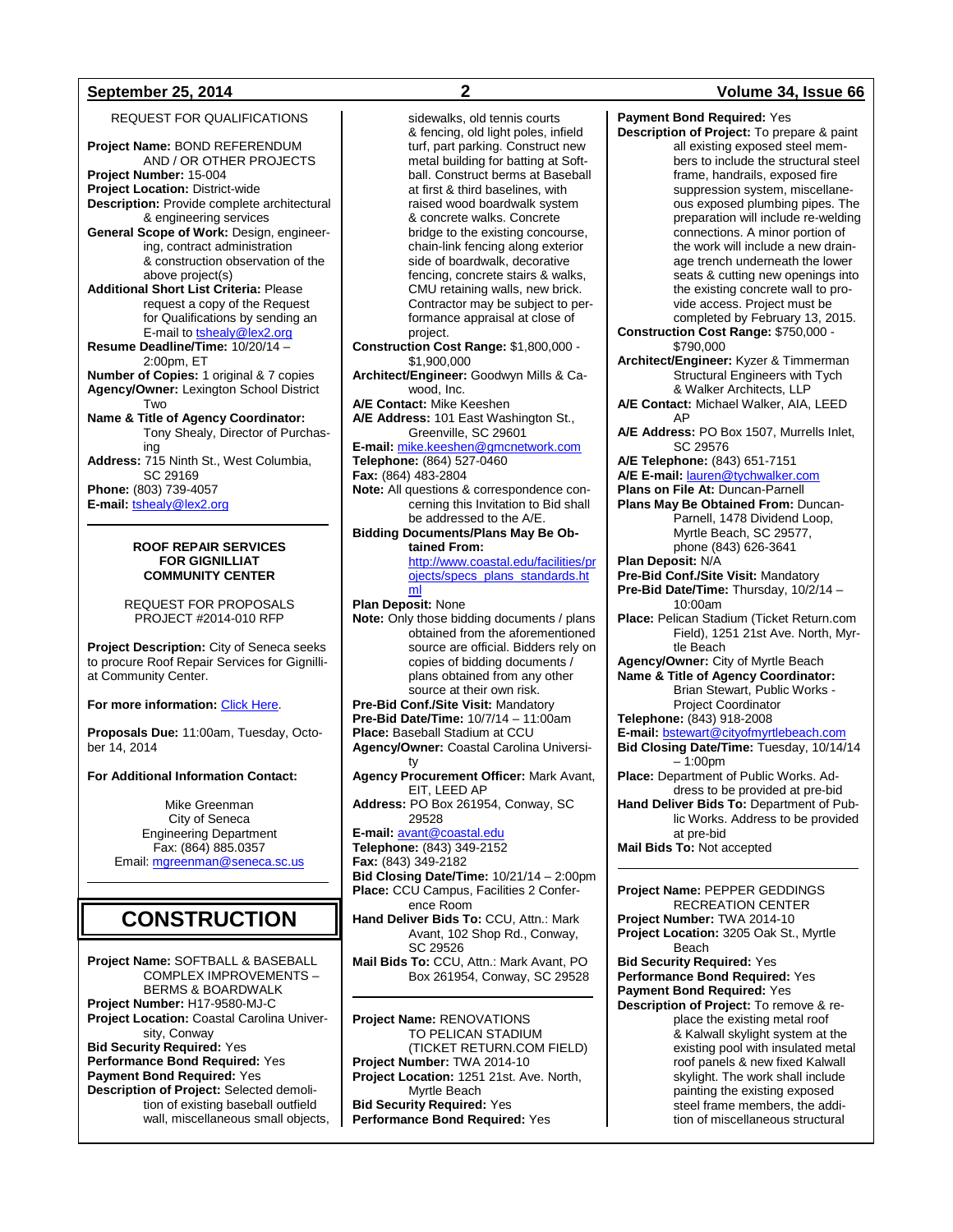steel framing & the protection of the existing pool area. The project must be completed by March 16, 2015. **Construction Cost Range:** \$360,000 - \$400,000 **Architect/Engineer:** Kyzer & Timmerman Structural Engineers in association with Tych & Walker Architects **A/E Contact:** Michael Walker, AIA, LEED AP **A/E Address:** PO Box 1507, Murrells Inlet, SC 29576 **A/E Telephone:** (843) 651-7151 **A/E E-mail:** [lauren@tychwalker.com](mailto:lauren@tychwalker.com) **Plans on File At:** Duncan-Parnell **Plans May Be Obtained From:** Duncan-Parnell, 1478 Dividend Loop, Myrtle Beach, SC 29577, phone (843) 626-3641 **Plan Deposit:** N/A **Pre-Bid Conf./Site Visit:** Mandatory **Pre-Bid Date/Time:** Thursday, 10/2/14 – 2:00pm **Place:** Pepper Geddings Recreation Center, 3205 Oak St., Myrtle Beach **Agency/Owner:** City of Myrtle Beach **Name & Title of Agency Coordinator:** Brian Stewart, Public Works – Project Coordinator **Telephone:** (843) 918-2008 **E-mail:** [bstewart@cityofmyrtlebeach.com](mailto:bstewart@cityofmyrtlebeach.com) **Bid Closing Date/Time:** Tuesday, 10/14/14- 3:00pm **Place:** Department of Public Works. Address to be provided at pre-bid **Hand Deliver Bids To:** Department of Public Works. Address to be provided at pre-bid **Mail Bids To:** Not accepted **Project Name:** STATE STREETS RESURFACING PROJECT 2015

**Project Number:** ITB 21-14/15 **Project Location:** Sumter **Bid Security Required:** Yes **Performance Bond Required:** Yes **Payment Bond Required:** Yes **Description of Project:** Resurfacing approximately 18,300 LF of Stateowned streets, including White Street, Shire Street, Highland Avenue, Sims Avenue, Carl Avenue, Andrena Drive, Woodcrest Street, Palmetto Street, Fulton Street, Hauser Street, Chappell Street, & Chappell Court **Architect/Engineer:** City of Sumter **A/E Contact:** Bill Rozier **A/E Address:** 303 East Liberty St., Sumter, SC 29150 **A/E Telephone:** (803) 436-2551 **A/E Fax:** (803) 436-2626 **A/E E-mail:** [brozier@sumter-sc.com](mailto:brozier@sumter-sc.com) **Plans May Be Obtained From:** City of Sumter Engineering Department **Plan Deposit:** N/A **Pre-Bid Conf./Site Visit:** None

#### **Name & Title of Agency Coordinator:** Evan Hunter, Engineering Associate **Address:** 303 East Liberty St., Sumter, SC 29150 **Telephone:** (803) 436-2554 **Fax:** (803) 436-2626 **E-mail:** [ehunter@sumter-sc.com](mailto:ehunter@sumter-sc.com) **Bid Closing Date/Time:** Monday, 10/13/14 – 2:00pm **Place:** 303 East Liberty St., Sumter, SC 29150 **Hand Deliver Bids To:** City Public Services Complex, 303 East Liberty St., Sumter **Mail Bids To:** City of Sumter, Engineering Department, 303 East Liberty St., Sumter, SC 29150 **Bid Results** will be posted, upon review, on the City of Sumter web site's Engineering page **Project Name:** CITY STREETS RESURFACING PROJECT 2015 **Project Number:** ITB 22-14/15 **Project Location:** Sumter **Bid Security Required:** Yes **Performance Bond Required:** Yes **Payment Bond Required:** Yes **Description of Project:** Resurfacing approximately 4,800 LF of City-owned streets, including Frith Street, Mickle Street, Tudor Street, Salem Avenue, Brutsch Avenue, Wilshire Court & Chappell Circle **Architect/Engineer:** City of Sumter **A/E Contact:** Bill Rozier **A/E Address:** 303 East Liberty St., Sumter, SC 29150 **A/E Telephone:** (803) 436-2551 **A/E Fax:** (803) 436-2626 **A/E E-mail:** [brozier@sumter-sc.com](mailto:brozier@sumter-sc.com) **Plans May Be Obtained From:** City of Sumter Engineering Department **Plan Deposit:** N/A **Pre-Bid Conf./Site Visit:** None **Agency/Owner:** City of Sumter **Name & Title of Agency Coordinator:** Evan Hunter, Engineering Associate **Address:** 303 East Liberty St., Sumter, SC 29150 **Telephone:** (803) 436-2554 **Fax:** (803) 436-2626 **E-mail:** [ehunter@sumter-sc.com](mailto:ehunter@sumter-sc.com) **Bid Closing Date/Time:** Monday, 10/13/14 – 2:15pm **Place:** 303 East Liberty St., Sumter, SC 29150 **Hand Deliver Bids To:** City Public Services Complex, 303 East Liberty St., **Sumter Mail Bids To:** City of Sumter, Engineering Department, 303 East Liberty St., Sumter, SC 29150 **Bid Results** will be posted, upon review, on the City of Sumter web site's Engineering page

#### **Project Name:** MYRTLE PARK OFFICE COMPLEX RENOVATIONS **Project Number:** IFB 102314E **Project Location:** Beaufort County **Description of Project:** The project includes renovation of a major portion of the third floor into a onestop shop. Third floor work includes demolition, electrical, plumbing, HVAC, general carpentry, painting, flooring, millwork & trim work. Second floor work includes installation of several partitions & door units, minor office renovations & two security windows. First floor work may include removal of a door unit & installation of two roll-down security shutters. All exterior door glazing will be removed & replaced. The outdoor work includes construction of a sidewalk, paving an unpaved area of the parking lot, adding a traffic coat to the missing areas of the parking lot & repainting the strips & pavement markings in the parking lot. **Pre-Bid Conf.:** 10/2/14 – 10:00am **Place:** On site at 4815 Bluffton Pkwy., Third Floor, Bluffton, SC 29910 **Bid Package Fee:** \$30.00 per set, \$15.00 for express shipping **Bid Due Date/Time:** 10/23/14 – 3:00pm

- **Place:** Beaufort County Purchasing Department, Building #2, 106 Industrial Village Rd., Beaufort, SC 29906 **Agency/Owner:** Beaufort County Govern-
- ment
- **Direct Inquiries To:** Beaufort County Engineering, phone (843) 255-2700

#### **E-mail Requests for Bids/Questions To:** [cskinner@bcgov.net](mailto:cskinner@bcgov.net)

**Invitation:** Bids from local, small, minority & women business enterprises are strongly encouraged.

**Project Name:** PONTIAC ELEMENTARY SCHOOL – ROOF REPLACEMENT PROJECT **Project Number:** FH146846 **Location:** Elgin, SC **Applicable SCBO Notes:** N/A **Bid Security Required:** Yes **Payment Bond Required:** Yes **Performance Bond Required:** Yes **Description of Project:** Replacement of approximately 900 squares of existing roof system with a new modified bitumen roof system & repairs at designated locations. **Architect/Engineer:** Stafford Consulting Engineers **A/E Contact:** Jeff H. Poe **A/E Address:** 2020 Starita Road, Suite E, Charlotte, NC 28206 **A/E Telephone:** (704) 597-9000

#### **September 25, 2014 3 Volume 34, Issue 66**

**Agency/Owner:** City of Sumter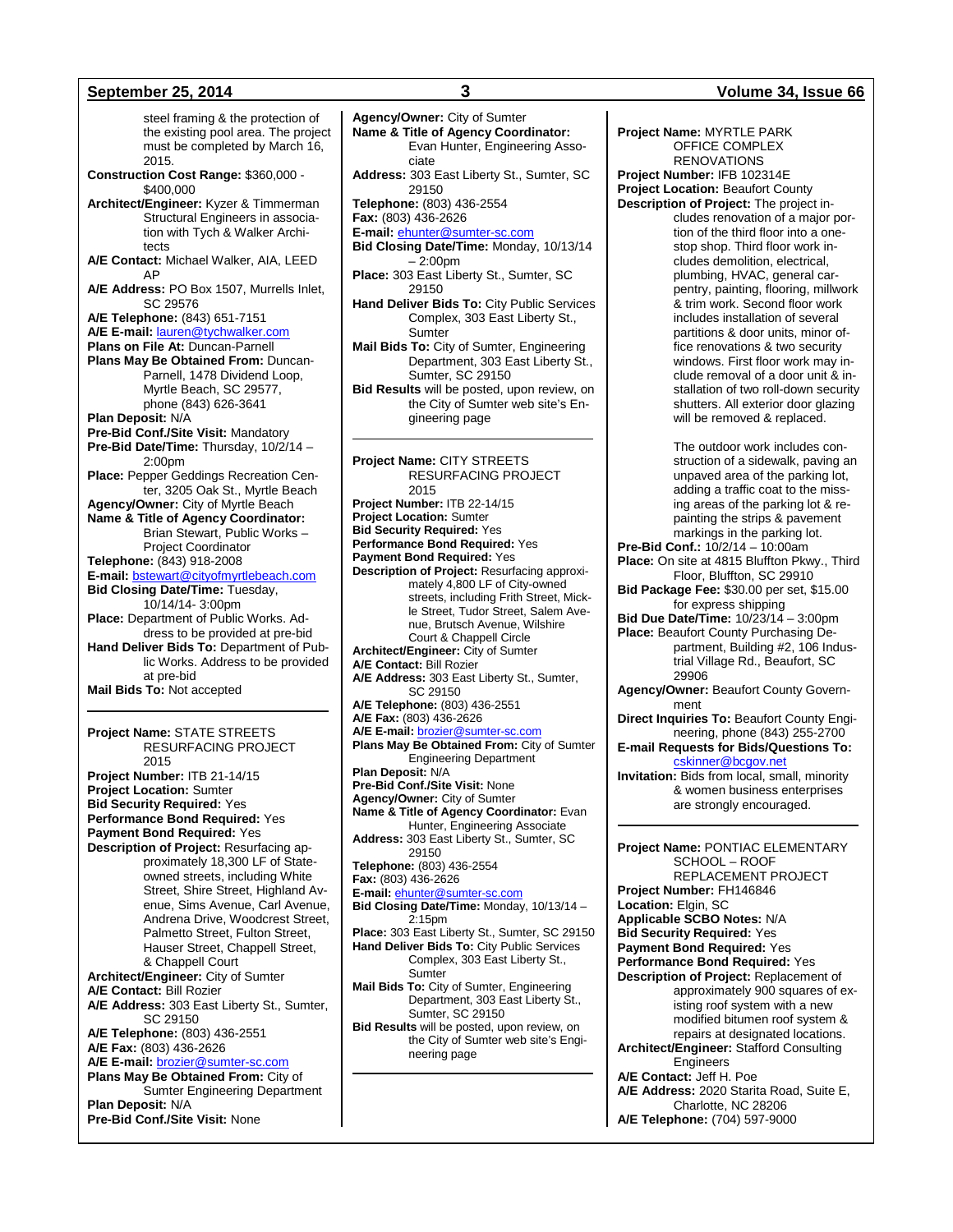**A/E e-mail:** [jhpoe@terracon.com](mailto:jhpoe@terracon.com) **Plans On File At: AGC, McGraw-Hill** Dodge **Plans May be Obtained From:** Stafford Consulting Engineers **Plan Deposit:** \$50.00, refundable **Pre-Bid Conf./Site Visit:** Mandatory **Pre-Bid Date/Time:** October 2, 2014 at 10:30am **Place:** Pontiac Elementary School, 500 Spears Creek Church Road, Elgin, SC 29229 **Agency/Owner:** Richland School District Two **Name & Title of Agency Coordinator:** Mr. George Gooch **Address:** Support Service Center, 124 Risdon Way, Columbia, SC **Telephone:** (864) 736-3774 **Fax:** (864) 699-3678 **E-mail:** [ggooch@richland2.org](mailto:ggooch@richland2.org) **Bid Due Date/Time:** October 16, 2014 at 10:00am **Bid Mailing Address:** Richland School District Two, Support Service Center, 124 Risdon Way, Columbia, SC 29223 **Bids May Be Hand Delivered To The Place Of Bid Opening At:** Richland School District Two, Attn: Mr. George Gooch, Support Service Center, 124 Risdon Way, Columbia, SC 29223 **Project Name:** FIRE ALARM RENOVATIONS – PHASE I

**DCSD Solicitation No.:** 1415-6 **Davis & Floyd Project No.:** 13132.05-0001 **Locations:**

- a) Carolina Elementary School, 719 West Carolina Ave., Hartsville, SC 29550
- b) Southside Early Childhood Center, 1615 Blanding Street, Hartsville, SC 29550
- **c)** Spaulding Elementary School, 204 East Pearl Street, Lamar, SC 29069

**Bid Security Required:** Yes **Performance Bond Required:** Yes **Payment Bond Required:** Yes

**Description of Project:** This project includes the demolition of the existing fire alarm systems in their entirety & the provision of a new voice-evacuation fire alarm systems including, but not limited to, fire alarm control panels, annunciators, power supplies, pull stations, detectors, audio/visual devices & wire & conduit. Project includes three new fire alarm systems at three schools at three different locations as outlined above.

**Architect/Engineer:** Davis & Floyd, Inc. **A/E Contact:** Larry Meredith, P.E. **A/E Address:** PO Drawer 428, Greenwood, SC 29648

**A/E Telephone:** (864) 229-5211

**A/E Fax:** (864) 229-7844 **A/E E-mail:** [lmeredit@davisfloyd.com](mailto:lmeredit@davisfloyd.com) **Note:** All questions & correspondence concerning this Invitation to Bid shall be directed to the A/E. **Bid Documents May Be Obtained From:** Electronic copies of the Bid Documents may be obtained by emailing **Documents-**[GWD@davisfloyd.com.](mailto:Documents-GWD@davisfloyd.com) Hard copies of the bid documents may be obtained by a request in writing to Davis & Floyd, Inc., Attn: Ms. Cheryl Adams, PO Drawer 428, Greenwood, SC 29648. **Note:** Bidders relying on copies of bid documents from any source other than Davis & Floyd, Inc. are at their own risk. **Plan Deposit:** \$100.00 for hard copies (non-refundable), Electronic copies require no deposit **Pre-Bid Conf./Site Visit:** Non-mandatory **Pre-Bid Date/Time:** 10/14/14 – 11:00am **Place:** Board Room, 102 Park Street, Darlington, SC 29532 **Bid Due Date/Time:** 10/29/14 – 11:00am **Place:** Administration Building, Conference Room 1,120 East Smith Avenue, Darlington, SC 23512 **Agency/Owner:** Darlington County School District

**Name & Title of Agency Coordinator:** Ms. Nan Johnson, Procurement Specialist

**Address:** 120 Smith Avenue, Darlington, SC 29532

**Telephone:** (843) 398-2272 **Fax:** (843) 398-2240

#### **Email:** [Nannette.Johnson@darlington.k12.sc.us](mailto:Nannette.Johnson@darlington.k12.sc.us)

**Hand Deliver/Mail Bids To:** Darlington County School District, Administration Building, Attn: Ms. Nan Johnson, Procurement Specialist, 120 East Smith Avenue, Darlington, SC 29532

**Project Name:** KINGSTREE SWAMP CANAL EMERGENCY CLEARING & SNAGGING **Project Number:** P14022-45 **Location:** Kingstree, SC **Bid Security Required:** Yes **Performance Bond Required:** Yes **Payment Bond Required:** Yes **Description of Project:** The work to be

completed as a part of this project consists of providing all required materials, equipment & labor necessary for the Kingstree Swamp Canal Clearing & Snagging that includes a 20-foot wide by 2-foot deep below the water surface clearing & snagging approximately 5.1 miles of Canal from the Black River to Brockington Road (S-45-382), removing of all debris cleared & snagged from the Canal, grinding & storing at staged areas, restoring all dis-

#### **September 25, 2014 4 Volume 34, Issue 66**

turbed areas needed for site access, & installation of approximately 65 manhole inserts for the Western Trunk Sewer Line adjacent to the Kingstree Swamp Canal. **Architect/Engineer:** Hybrid Engineering, Inc. **A/E Contact:** Justin Lyles **A/E Address:** 7400 Irmo Drive, Columbia, SC 29212 **A/E Telephone:** (803) 407-0472 **A/E Fax:** (803) 407-0473 **A/E E-mail:** [jlyles@hybrideng.com](mailto:jlyles@hybrideng.com) **Plans On File At:** iSqFt **Plans May Be Obtained From:** Hybrid Engineering, Inc. **Plan Deposit:** \$100.00 **Pre-Bid Conf./Site Visit:** No **Bid Due Date/Time:** 10/28/14 – 2:00pm **Place:** Kingstree Town Hall, 401 North Longstreet Street, Kingstree, SC 29556 **Agency/Owner:** Town of Kingstree **Name & Title of Agency Coordinator:** Dan Wells, Manager **Address:** 401 North Longstreet Street, Kingstree, SC 29556 **Telephone:** (843) 355-7484 **Hand Deliver Bids To:** Kingstree Town Hall, 401 North Longstreet Street, Kingstree, SC 29556 **Mail Bids To:** Hybrid Engineering, Inc., 7400 Irmo Drive, Columbia, SC 29212

**Project Name:** MINERAL SPRING TRAIL RE-BID

**Project Number:** CGRE140018 **Location:** Williamston, SC **Bid Security Required:** Yes **Performance Bond Required:** Yes **Payment Bond Required:** Yes **Description of Project:** This project is being re-bid & has not been previously awarded. The project consists of a 0.6 mile new trail along current sewer ROW connecting minor street to Mineral Spring Park & Veterans Park **Construction Cost Range:** \$100,000 **Architect/Engineer:** Goodwyn Mills & Cawood **A/E Contact:** Mary Catherine Price **A/E Address:** 101 E. Washington Street, Suite 200 Greenville, SC 29601 **A/E Telephone:** (864) 527-0460 **A/E Fax:** (864) 527-0461 **Plans On File At:** ARC – Greenville, 225 South Academy Street, Greenville, SC 29601, (864) 233- 5371 **Plans May Be Obtained From:** Goodwyn Mills & Cawood, Rebecca Connell, (864) 527-0460 or [rebec](mailto:rebecca.connell@gmcnetwork.com)[ca.connell@gmcnetwork.com](mailto:rebecca.connell@gmcnetwork.com) **Plan Deposit:** \$75.00, Non-mandatory **Pre-Bid Conf./Site Visit:** Non-mandatory **Pre-Bid Date/Time:** 9/30/14 – 2:00pm **Place:** Williamston Town Hall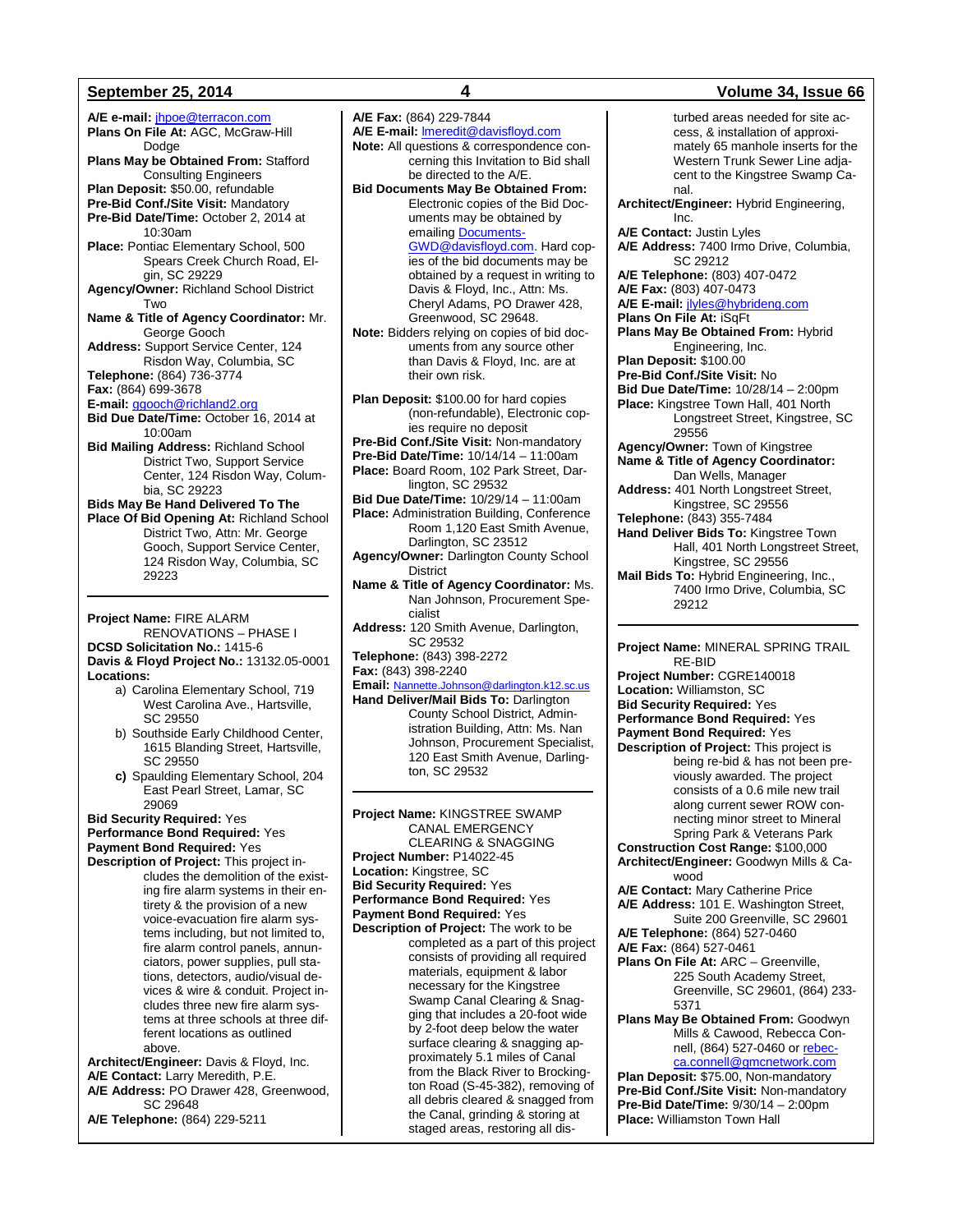**Bid Due Date/Time:** 10/14/14 – 2:00pm **Place:** Williamston Town Hall **Agency/Owner:** Town of Williamston **Hand Deliver Bids To:** (Owner) Williamston Town Hall, 12 W. Main Street, Williamston, SC 29697 **Mail Bids To:** (Owner) Williamston Town Hall, PO Box 70, Williamston, SC 29697

#### **STORM DRAINAGE IMPROVEMENT PROJECT FOR LOWER SAVANNAH C.O.G.**

**Lower Savannah Council of Governments (LSCOG) is Soliciting Sealed Bids** from qualified Contractors for 2014 Lower Savanah Council of Governments storm drainage improvement project. Sealed bids clearly marked "Bids for LSCOG Drainage Improvements." The form included in the bid package must be filled out & signed in blue ink. All sealed bids will be accepted by LSCOG, located on 2748 Wagener Road or PO Box 850, Aiken, SC 29802, until 3:00pm, Thursday, October 9, 2014. Bids will not be accepted after the above date & time. After closing, bids will be opened publicly at LSCOG.

**A Mandatory Pre-Bid Conference Will Be Held** on October 1, 2014, at 10:00am, followed by a walk-through to get familiar with the site conditions.

**The Scope Of Work, Including Detailed Quantities,** & accompanying drawings of the site are available in the complete bid package a[t www.lscog.org.](http://www.lscog.org/)

**Bids Will Not Be Considered** unless the bidder is legally qualified & provides a current SC Contractor's License. Successful bidder will be required to furnish satisfactory performance & payment bond each in the amount of 100 percent (100%) of the contract price.

**LSCOG Reserves The Right To Reject**  any & all bids & to cancel this solicitation in its entirety if it is in the best interest of the LSCOG to do so.

#### **RENTAL CAR READY / RETURN RELOCATION PROJECT FOR COLUMBIA METRO AIRPORT**

**The Richland-Lexington Airport District (RLAD) Will Receive Sealed Proposals** for the Rental Car Ready / Return Relocation Project at the Columbia Metropolitan Airport, Administrative Building Conference Room, 125A Summer Lake Drive, West Columbia, SC 29170, Attn Mr. Francis Murray, Manager of Planning & Development until 2:00pm, EDT, Friday, October 10, 2014, at which time & place bids will be publicly opened & read aloud. An official clock will be established in the above location. Bids received after stated time will not be accepted.

**Scope Of Work:** The project will generally consist of the relocation of the Rental Car Ready/Return to the existing parking garage. The project includes the removal of existing pavement, site lighting & other infrastructure; the construction of pavement, site lighting & irrigation. The existing parking garage modifications will include the installation of prefabricated booths & associated parking controls, removal of two escalators, implementation of a parking count system & wayfinding Improvements.

### **A Mandatory Pre-Bid Conference Is**

**Scheduled For** Wednesday, October 1, 2014, at 2:00pm. The pre-bid conference will be conducted in the Carolina Room at the Columbia Metropolitan Airport Terminal Building, 3250 Airport Blvd., West Columbia, SC, 29170.

**Bidding Requirements:** Bidders can find a full advertisement a[t Click Here.](http://www.columbiaairport.com/businessopportunities/constructionprojects.aspx)

#### **2014 ROOF REPLACEMENT FOR CITY OF UNION**

**Receipt Of Bids:** Sealed bids on forms prepared by the City of Union will be received from bidders by the City of Union, SC, at the City Hall on Sharpe Avenue in Union, SC, until 2:00pm, local time, on October 23, 2014, at which time they will be opened & read aloud in public. All work shall be in accordance with contract documents prepared by the City of Union.

**Work Will Consist Of The Replacement Of**  the roof(s) and/or awning(s) at the following locations: 215 Thompson Blvd., 47 Lukesville Rd., 654 Beltline Rd., 130 Raymond Rd., 222 Fifth St., 124 Coleman St., & 1700 Cross Keys Hwy. all located within the City & County of Union, SC.

**License:** Contractor shall be qualified & licensed by the State of South Carolina Department of Labor, Licensing & Regulation in order to bid & perform this work.

**Obtaining Contract Documents:** Contract documents may be obtained upon request to the City's Code Enforcement Officer. Complete sets of specifications also are available for inspection at the City of Union's Planning Department.

#### **Contact Information:**

Mr. Heath Gregory, Code Official PO Box 987 101 Sharpe Ave. Union, SC 29379 [hgregory@cityofunion.org](mailto:hgregory@cityofunion.org) Ph. (864) 429-1720 Fax (864) 429-1686

**Pre-Bid Meeting:** A mandatory pre-bid meeting will be held at the City of Union's Planning Department, 101 Sharpe Ave., Union, SC, at

### **September 25, 2014 5 Volume 34, Issue 66**

2:00pm, on Thursday October 9, 2014. No bids will be accepted from bidders who do not attend the pre-bid meeting.

**Owner's Rights Reserved:** City of Union, the Owner, reserves the right to reject any or all bids & to waive any formality or technicality in any bid in the interest of the Owner.

**Bid Bond:** Each bidder must deposit with his bid security in the amount of 5% of the bid, as described in the Information for Bidders.

**Bid Valid Period:** No bid may be withdrawn for a period of ninety (90) days after the scheduled time for receiving bids.

**The City Of Union Encourages Participation**  by small, minority, disadvantaged, & Section 3 businesses. Bid submittals from minority & women-owned businesses are encouraged as well.

**Owner:** City of Union, SC, Utilities Dept., City Hall, Union, SC; Harold Thompson, Mayor, Joe Nichols, Utilities Director, Heath Gregory, Code Official.

#### **IVANHOE DRIVE ROADWAY IMPROVEMENTS FOR CITY OF FLORENCE**

**City of Florence Bid No.:** 2014-57 **URS Project No.:** 46423534

**The City Of Florence Is Accepting Sealed Bids** from licensed & qualified contractors for the Ivanhoe Drive Roadway Improvements.

**Construction Time Limit:** 45 calendar days

**Project Scope:** The work to be completed consists of furnishing all materials, equipment, & labor necessary to perform traffic control, demolition, & asphalt paving for approximately 7,300 square yards of pavement overlay area (base bid) & approximately 2,000 square yards of full depth pavement removal & replacement area (bid alternates) as shown in the plans & technical specifications to complete the project.

**Bid Opening Date/Time:** October 30, 2014 at 2:00pm

**Location For The Receipt Of Bids:** City of Florence, City Center, Purchasing / Contracting Office, 324 West Evans Street, Florence, SC 29501-3430. Electronic bids will not be accepted. All bids must be clearly marked with "Bid No. 2014-57: Ivanhoe Drive Roadway Improvements" on the exterior envelope.

**Drawings, Specifications, & Bidding Documents May Be Viewed At** the local office of the engineer, URS Corporation, 425 South Cashua Dr., Florence, SC 29501, (843) 665-9166, Fax (843) 665-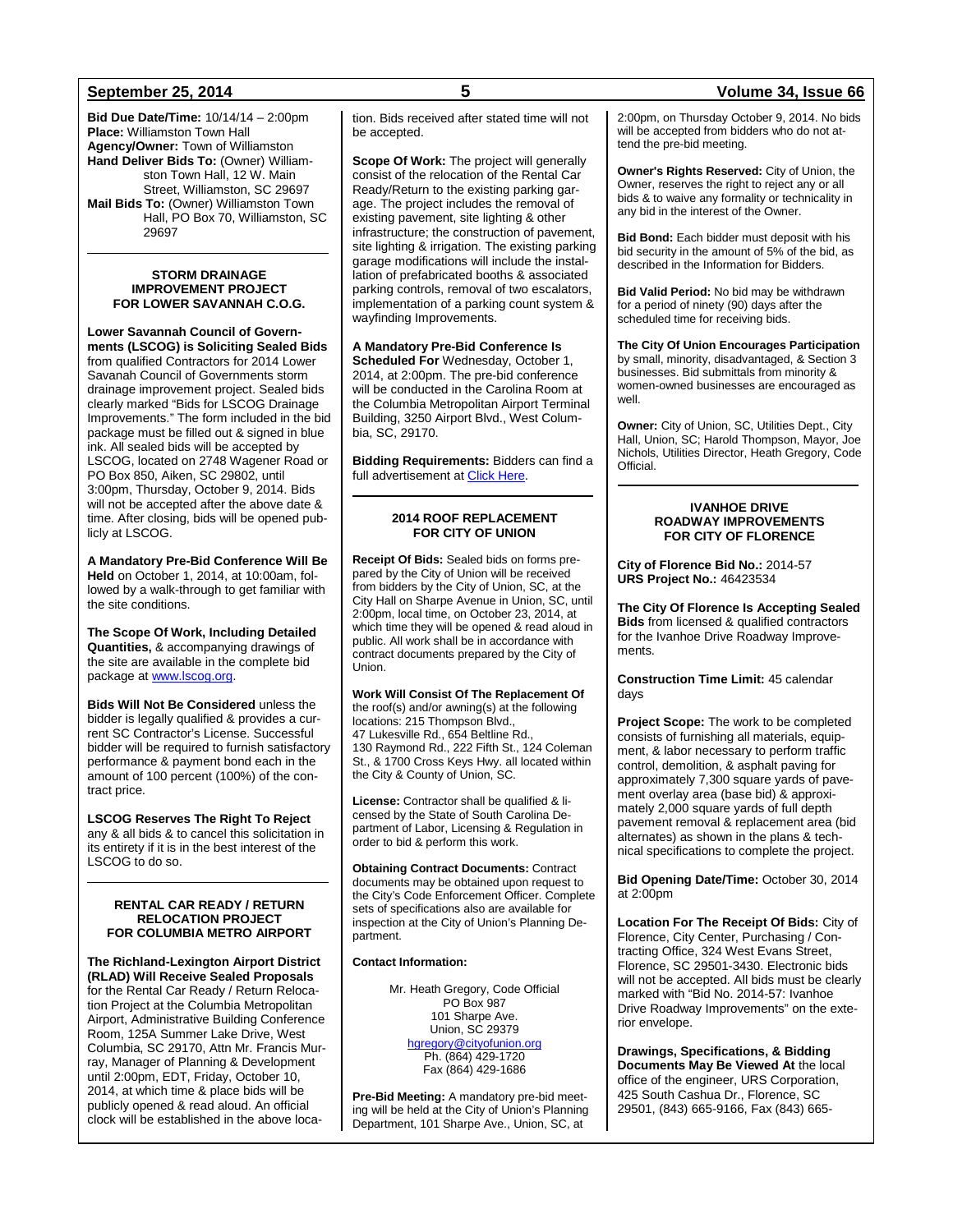9167, Attn: Mr. Bryan Fowler, P.E., [bry](mailto:bryan.fowler@urs.com)[an.fowler@urs.com.](mailto:bryan.fowler@urs.com)

**Drawings, Specifications, & Bidding Documents May Be Obtained From** the main office of the engineer as follows for a non-refundable payment of \$100.00. Prime bidders must be in possession of the drawings, specifications & contract documents.

> URS Corporation 101 Research Drive Columbia, SC 29203 Phone: (803) 254-4400 Fax: (803) 771-6676 Attn: Ms. April Mosser [april.mosser@urs.com](mailto:april.mosser@urs.com)

**When Requesting Drawings, Specifications Or Bidding Documents,** provide your company's mailing address; street (UPS) address; telephone number; fax number, & email address.

**Each Bidder Must Deposit With His Bid** a bid bond in the amount of 5% of the bid. A performance & payment bond, each in the amount of 100% of the contract price will be required of each successful bidder.

**In Order To Ensure A Sincere & Reasonable Effort On The Contractor's Part** to accomplish the work in a timely fashion, delay damages due to inconveniences to the Owner for work not being accomplished on time will be at the rate of \$500.00 per day. The contractor should realize that delays due to bad weather, materials, & such, not under the control of the contractor will be considered by the engineer for time extension.

**No Bid Will Be Considered Unless The Bidder Is Licensed** in South Carolina & is legally qualified under the provisions of the South Carolina Contractor's Licensing Law (South Carolina Code of Laws as amended on April 1, 1999, Chapter 11, Sections 40- 11-10 through 40-11-428).

**No Bid May Be Withdrawn** for a period of 90 days after the bid opening date.

**The City Of Florence Welcomes Submissions** from minority & woman owned businesses. Please indicate that you are a minority or woman owned business with your request for bid documents.

**This Solicitation Does Not Commit The City Of Florence To Award A Contract,** to pay any costs incurred in the preparation of a bid, or to procure or contract for services. The City of Florence reserves the right to reject any & all responses, to cancel this solicitation, & to make an award deemed in its own best interest.

### **VARIOUS PROJECTS FOR GEORGETOWN COUNTY SCHOOL DISTRICT**

**Georgetown County School District Will Receive Sealed Bids From Qualified Bidders** for the Georgetown County School District Fall 2014 Sports Buildings at Andrews High School (Andrews, SC), Carvers Bay High School (Hemingway, SC), Waccamaw High School (Pawleys Island, SC), & Waccamaw Middle School (Pawleys Island, SC) until 2:00pm, local time, October 28, 2014, at the J. B. Beck Administration & Education Center, Room C114, located at 2018 Church Street, Georgetown, SC.

**The Architect Of Record Is** SGA Architecture, 245 Business Center Lane, Suite B, Pawleys Island, SC 29585.

**Bidding Documents Are Available For Inspection At** the office of the architect & plan rooms of AGC Plan Room in Myrtle Beach, SC & Columbia, SC; Dodge / McGraw Hill, Charlotte, NC, & Reed Construction Data, Norcross, GA.

**Bidding Documents May Be Obtained From** the architect, SGA Architecture, PO Box 1859, Pawleys Island, SC 29585, (843) 237-3421 upon receipt of a \$200.00 refundable deposit per set (maximum of four (4) sets). Bidding documents will be forwarded, as soon as possible, after receipt of deposit, shipping charges prepaid. Bidders shall pay for any additional printing, copying, delivery, shipping and/or handling charges, with no refundable deposit.

**Bids Shall Remain Open To Acceptance**  & shall be irrevocable for a period of sixty (60) days after the bid closing date. Bids must comply with the laws of the State of South Carolina.

**All Bids Are To Be Accompanied By A Bid Bond** or certified check for not less than five percent (5%) of base bid. Performance bond & labor & materials payment bond in the amount of one hundred percent (100%) of contract amount will be required of the successful bidder.

**Bids Must Be Submitted On The Bid Form Provided,** enclosed in an opaque, sealed envelope bearing the bidder's name, "Solicitation Number 14048, Georgetown County School District, Fall 2014 Sports Buildings," date of opening, contractor's license & bidder's license number on the outside. Bid bond, Undertaking of Insurance form, Letter of Commitment, & Evidence of Qualifications, all as outlined, shall be attached with the bid.

**Potential Bidders Are Highly Encouraged To Attend Pre-Bid Conferences** scheduled as follows:

#### 1. Andrews High School Girls Softball Pressbox from 3:30pm to 4:30pm. local time, October 8, 2014, at Andrews High School Field House, 12890 County Line Road, Andrews, SC

- 2. Carvers Bay High School Baseball / Softball Storage Building from 3:30pm to 4:30pm, local time, October 9, 2014, at Carvers Bay High School Baseball Field, 13002 Choppee Road, Hemingway, SC
- 3. Waccamaw High School Boys Baseball Dugout Addition, Girls Softball Press Box, & Waccamaw Middle School Path from 3:30pm to 4:30pm, local time, October 15, 2014, at Waccamaw High School Baseball Field, 2412 Kings River Road, Pawleys Island, SC.

**Direct Inquiries To:** Mike Rolison, AIA, SGA Architecture at (843) 979-5250, Fax (843) 237-1992 or email [mike@SGAarchitecture.com](mailto:mike@SGAarchitecture.com)

#### **WATER SYSTEM IMPROVEMENTS FOR CITY OF BARNWELL**

**Owner:** City of Barnwell, SC **SCRIA Grant No.:** R-14-1031 **URS Corporation Project No.:** 46423401

**Separate Sealed Bids For** Water System Improvements – 2nd, 3rd, 4th, 5th, & 9th Street Area for the City of Barnwell, SC, will be received in their offices located at 130 Main Street, Barnwell, SC 29812, until 2:00pm, on Tuesday, October 28, 2014, & then at said place be publicly opened & read aloud.

**The Work To Be Done Consists Of Furnishing** all materials, equipment, & labor necessary to construct the Water System Improvements – 2nd, 3rd, 4th, 5th & 9th Street Area, consisting of the following approximate quantities: 3383 LF-6" PVC Water Main, 695 LF-6" DIP Water Main, 1676 LF-2" PVC Water Main, Seven (7) Fire Hydrants, & forty (40) water service connections & associated valves, fittings & appurtenances.

**The Information For Bidders, Bid Form,** contract, drawings, specifications, bid bond, performance bond & payment bond, & other contract documents may be examined at the following locations:

- Owner: City of Barnwell, SC
- Engineers: URS Corporation, Columbia, SC

**Drawings, Specifications & Contract Documents May Be Obtained From** URS Corporation, 101 Research Dr., Columbia, SC 29203, upon a non-refundable payment of \$100.00. When requesting

### **September 25, 2014 6 Volume 34, Issue 66**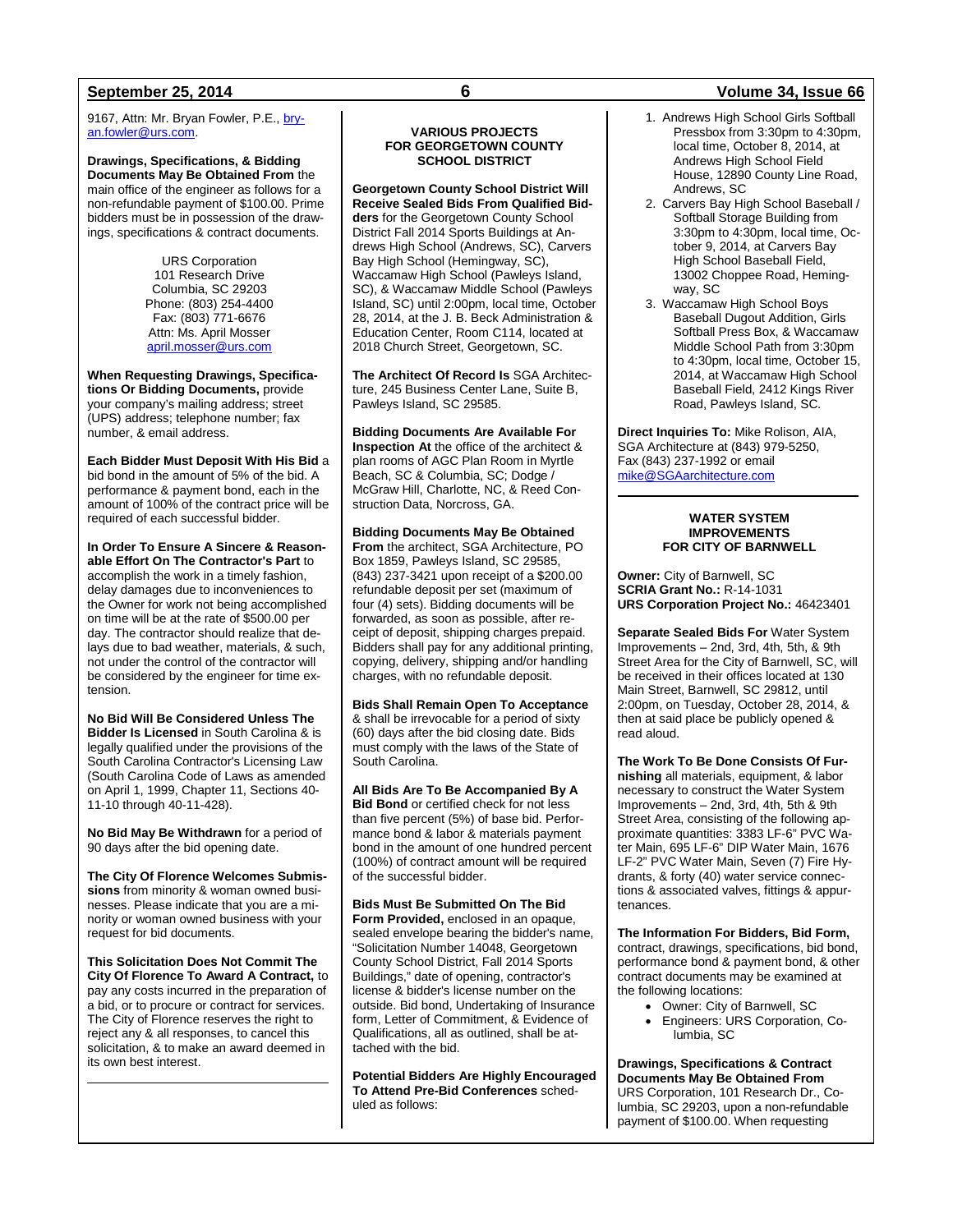drawings, specifications or contract documents, provide your company's mailing address, street (UPS) address, telephone number, Fax number (if applicable), & email address.

**Bidders Must Deposit Security With All Bids.** Security shall be in the form of a certified check or bid bond made payable to the Owner, & shall be for an amount equal to not less than five percent (5%) of the amount of the bid. Provisions of the security shall be as described in the Information for Bidders.

**No Bid Will Be Considered Unless** the bidder is legally qualified under the provisions of the South Carolina Contractor's Licensing Law (South Carolina Code of Laws as amended on April 1, 1999, Chapter 11, Sections 40 11 10 through 40 11 428).

C**ontractors shall have a classification** of WL.

**No Bidder May Withdraw The Bid** within 90 days after the actual date of the opening & thereof.

**The Owner Reserves The Right To Waive Any Informality** or to reject any or all bids.

**Engineers:** URS Corporation, 101 Research Drive, Columbia, SC 29203

**Owner:** City of Barnwell, SC, 130 Main Street, Barnwell, SC 29812

## **CONSULTANT / PROFESSIONAL SERVICES**

#### REQUEST FOR PROPOSAL

**Description:** STRATEGIC PLANNING FOR S.C. INSTITUTE OF MEDICINE & PUBLIC HEALTH **Solicitation Number:** USC-RFP-2700-KS **Delivery Point:** USC, Columbia **Submit Offer By:** 10/14/14 – 2:30pm. Not a public bid opening **Purchasing Entity:** USC Purchasing, 6th Floor, 1600 Hampton St., Columbia, SC 29208, phone (803) 777-4115 **Bid Request:** The bid package is available through the USC Purchasing web site, <http://purchasing.sc.edu/sa.php> or call the USC bid line at (803) 777-0255 **Buyer:** Kevin Sanders, phone (803) 777-4115, E-mail [ksanders@mailbox.sc.edu](mailto:ksanders@mailbox.sc.edu)

#### REQUEST FOR PROPOSAL

**Description:** PROVIDE AN EMPLOYEE ASSISTANCE PROGRAM **Solicitation No.:** RFP-KP-11/11/2014 **Delivery Point:** The Citadel, Charleston **Submit Offer By:** 11/11/14 – 3:00pm Purchasing Entity: The Citadel, Procurement Services, Central Supply Warehouse, 171 Moultrie St., Charleston, SC 29409 **Buyer:** Karen Pressley, phone (843) 953-6873, E-mai[l pressleyk1@citadel.edu](mailto:pressleyk1@citadel.edu) **Download Solicitation From:**  [http://www.citadel.edu/root/procur](http://www.citadel.edu/root/procurement-vendors/solicitations) [ement-vendors/solicitations](http://www.citadel.edu/root/procurement-vendors/solicitations) 

## **ENVIRONMENTAL REMEDIATION**

**Description:** U.S.T. CORRECTIVE ACTION, U.S.T. PERMIT #04244, FORMER BROWN'S TEXACO, GREENVILLE, SC; U.S.T. PERMIT # 10598, FORMER AMOCO STATION 411, GREENVILLE, SC **Solicitation Number:** 5400008563 **Submit Offer By:** 10/30/14 – 2:30pm **Purchasing Agency:** SC Department of Health & Environmental Control, Business Management, 2600 Bull St., Columbia, SC **Buyer:** E. Madison Winslow **Email:** [winsloem@dhec.sc.gov](mailto:winsloem@dhec.sc.gov) **Phone:** (803) 898-3487 **Download Solicitation From:** [http://webprod.cio.sc.gov/SCSolicitationWe](http://webprod.cio.sc.gov/SCSolicitationWeb/solicitationAttachment.do?solicitnumber=5400008563) [b/solicitationAttachment.do?solicitnumber=5](http://webprod.cio.sc.gov/SCSolicitationWeb/solicitationAttachment.do?solicitnumber=5400008563) [400008563](http://webprod.cio.sc.gov/SCSolicitationWeb/solicitationAttachment.do?solicitnumber=5400008563)

## **EQUIPMENT**

**Description:** HIGH SENSITIVITY / TRACE LEVEL SO<sub>2</sub> CONTINUOUS AMBIENT AIR MONITORS **Solicitation Number:** 5400008552 **Submit Offer By:** 10/14/14 – 2:30pm **Purchasing Agency:** SC Department of Health & Environmental Control, Business Management, 2600 Bull St., Columbia, SC **Buyer:** E. Madison Winslow **Email:** [winsloem@dhec.sc.gov](mailto:winsloem@dhec.sc.gov) **Phone:** (803) 898-3487 **Download Solicitation From:** [http://webprod.cio.sc.gov/SCSolicitationWe](http://webprod.cio.sc.gov/SCSolicitationWeb/solicitationAttachment.do?solicitnumber=5400008552) [b/solicitationAttachment.do?solicitnumber=5](http://webprod.cio.sc.gov/SCSolicitationWeb/solicitationAttachment.do?solicitnumber=5400008552) [400008552](http://webprod.cio.sc.gov/SCSolicitationWeb/solicitationAttachment.do?solicitnumber=5400008552)

### **September 25, 2014 7 Volume 34, Issue 66**

**Description:** 50' TRAILER-MOUNTED BOOM LIFTS **Solicitation Number:** 5400008531 **Submit Offer By:** 10/14/14 – 3:00pm **Purchasing Agency:** SC Dept. of Parks & Recreation Procurement Office, 1205 Pendleton St., Room 517,

Columbia, SC 29201 **Buyer:** James "Jamie" Jackson **Email:** [jjackson@scprt.com](mailto:jjackson@scprt.com) **Phone:** (803) 734-1302

**Download Solicitation From:** [http://webprod.cio.sc.gov/SCSolicitationWe](http://webprod.cio.sc.gov/SCSolicitationWeb/solicitationAttachment.do?solicitnumber=5400008531) [b/solicitationAttachment.do?solicitnumber=5](http://webprod.cio.sc.gov/SCSolicitationWeb/solicitationAttachment.do?solicitnumber=5400008531) [400008531](http://webprod.cio.sc.gov/SCSolicitationWeb/solicitationAttachment.do?solicitnumber=5400008531)

**Description:** TRADE SCHOOL GENERAL SHOP EQUIPMENT **Solicitation Number:** 5400008540 **Submit Offer By:** 9/26/14 – 10:00am **Purchasing Agency:** SC Dept. of Corrections, Purchasing Branch, 4420 Broad River Rd., 2nd Floor, Columbia, SC 29210 **Buyer:** Melissa Mims **Email:** [Mims.Melissa@doc.sc.gov](mailto:Mims.Melissa@doc.sc.gov) **Phone:** (803) 896-1935 **Download Solicitation From:** http://webprod.cio.sc.gov/S

[olicitationAttach](http://webprod.cio.sc.gov/SCSolicitationWeb/solicitationAttachment.do?solicitnumber=5400008540)[ment.do?solicitnumber=5400008540](http://webprod.cio.sc.gov/SCSolicitationWeb/solicitationAttachment.do?solicitnumber=5400008540)

**Description:** TWO L.P. GAS GENERATORS FOR CLEVELAND FIRE DEPARTMENT **Solicitation Number:** RFQ 14-102Q **Site Visit:** Not mandatory. 10/2/14 – 10:00am **Site Visit Location:** Cleveland Fire Department, 684 Cleveland Pike Rd., Westminster, SC **Submit Offer By:** 10/9/14 – 2:00pm. Not a public bid opening **Purchasing Entity:** Oconee County Procurement Office, 415 South Pine St., Walhalla, SC 29691 **Direct Inquiries to Buyer:** Robyn Courtright, phone (864) 638-4141, E-mai[l rcourtright@oconeesc.com](mailto:rcourtright@oconeesc.com) **Download Solicitation From:** [http://www.oconeesc.com/Departme](http://www.oconeesc.com/Departments/kz/Procurement.aspx) [nts/kz/Procurement.aspx](http://www.oconeesc.com/Departments/kz/Procurement.aspx)

**Description:** REPLACEMENT OF MOTOROLA ANALOG RADIO SYSTEM WITH MOTOROLA DIGITAL RADIO SYSTEM **Solicitation Number:** 1 **Delivery Point:** 403 E. Curtis St., Simpsonville, SC 29681 **Submit Offer By:** 12/1/14 – 5:00pm **Bid Opening:** 12/2/14 – 9:00am, in Chief William's Office, 102 Academy St., Simpsonville, SC 29681 **Purchasing Agency:** City of Simpsonville Fire Department, 403 E. Curtis St., Simpsonville, SC 29681 **Direct Inquiries/Bid Request To:** Harold Nichols, (864) 844-7151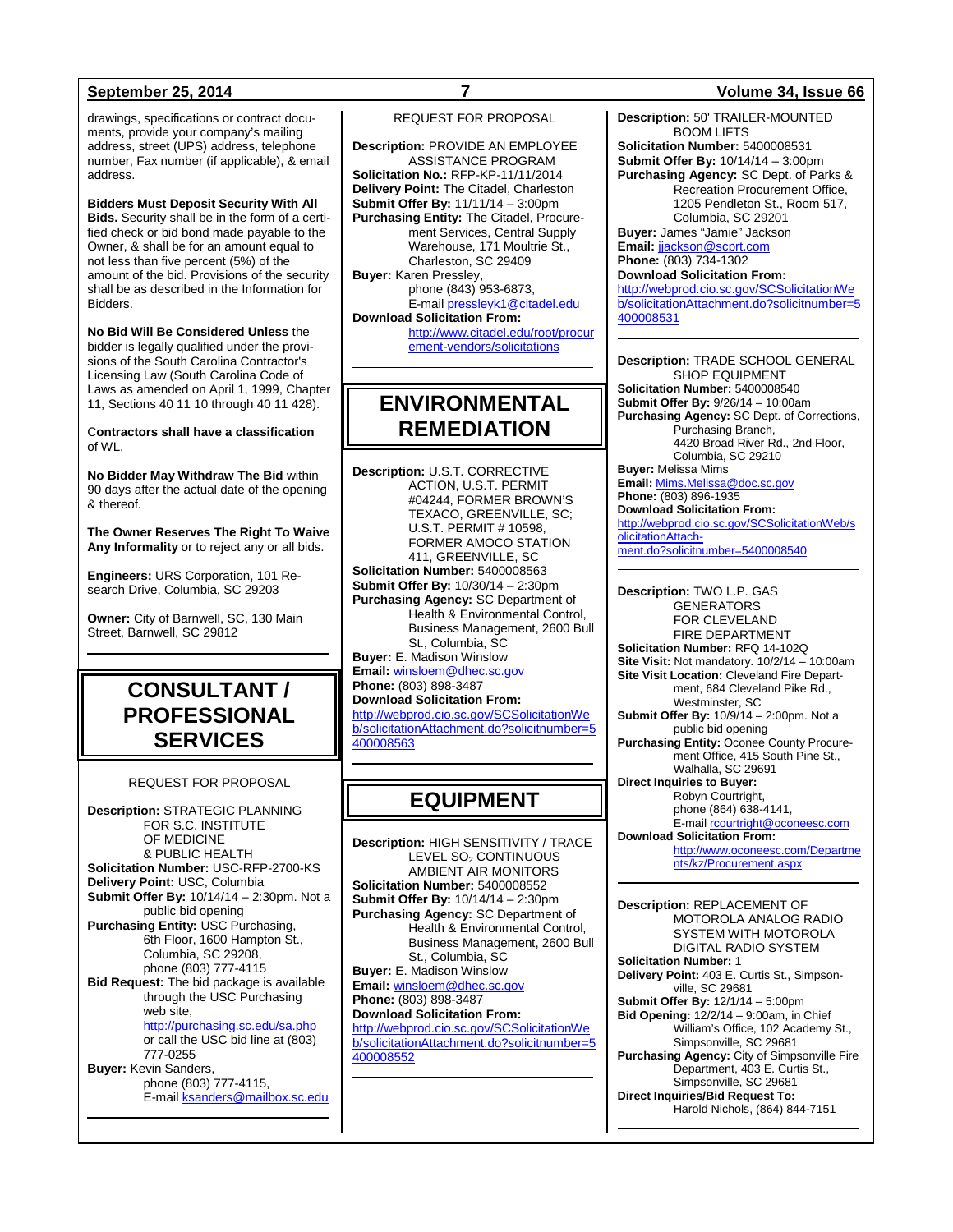#### **SELF CONTAINED BREATHING APPARATUS FOR CITY OF BARNWELL**

The City of Barnwell Fire Department will receive sealed bids for the purchase of Self Contained Breathing Apparatus (SCBA) & associated equipment. Bids packages must be received by October 10, 2014, at 2:00pm, in City Hall, 130 Main St., Barnwell, SC, followed by the public bid opening.

Bid packages are available at [Click Here](http://www.cityofbarnwell.com/jobs-bids) or can be requested by email at [barn](mailto:barnwellfd@cityofbarnwell.com)[wellfd@cityofbarnwell.com.](mailto:barnwellfd@cityofbarnwell.com)

### **AUTOMATED RECYCLE TRUCK**

#### BID NO. 2014-020LW

The City of North Myrtle Beach requests sealed bids to custom build & deliver a Low Entry, Automated Recycle Truck. Sealed bids are due no later than 2:00pm, October 24, 2014, at the Support Services Building, 1120 2nd Ave South, North Myrtle Beach, SC. For bid documents or info, call (843) 280-5577 or email [jlwilliford@nmb.us.](mailto:jlwilliford@nmb.us)  Email is preferred.

The City of North Myrtle Beach reserves the right to waive informalities & to accept or reject any or all bids, & to award the contract in its best interests.

#### **4X2 PICK-UP TRUCK FOR ANDERSON COUNTY**

Anderson County is accepting bids for a New Or Unused 2013 Or Newer Truck, Pick-Up, 1/2-Ton, 4X2, reference Bid# 15-033. Bids must be received no later than 11:00am, on Thursday, October 16, 2014, to the attention of the Anderson County Purchasing Department, 101 S. Main St., Room 115, Anderson, SC 29624.

Interested parties should contact Anderson County Purchasing Department at (864) 260 4164 or request package a[t Click Here.](http://www.andersoncountysc.org/WEB/Purchasing_01.asp) Fill in form that appears & a package will be emailed to you.

#### **AIR COMPRESSORS FOR ANDERSON COUNTY**

Anderson County is accepting bids for (3) Air Compressors, reference Bid# 15-034. Bids must be received no later than 11:00am, on Thursday, October 16, 2014, to the attention of the Anderson County Purchasing Department, 101 S. Main St., Room 115, Anderson, SC 29624.

Interested parties should contact Anderson County Purchasing Department at (864) 260- 4164 or request package a[t Click Here.](http://www.andersoncountysc.org/WEB/Purchasing_01.asp) Fill in form that appears & a package will be emailed to you.

### **ZERO TURN MOWER FOR ANDERSON COUNTY**

Anderson County is accepting bids for a Zero Turn Mower, reference Bid# 15-036. Bids must be received no later than 10:45am, on Thursday, October 16, 2014, to the attention of the Anderson County Purchasing Department, 101 S. Main St., Room 115, Anderson, SC 29624.

Interested parties should contact Anderson County Purchasing Department at (864) 260- 4164 or request package at [Click Here.](http://www.andersoncountysc.org/WEB/Purchasing_01.asp) Fill in form that appears & a package will be emailed to you.

#### **4X4 OPEN CAB TRACTOR WITH FRONT LOADER ATTACHMENT FOR ANDERSON COUNTY**

Anderson County is accepting bids for a 4X4 Open Cab Tractor With Front Loader Attachment, reference Bid# 15-035. Bids must be received no later than 10:30am, on Thursday, October 16, 2014, to the attention of the Anderson County Purchasing Department, 101 S. Main St., Room 115. Anderson, SC 29624.

Interested parties should contact Anderson County Purchasing Department at (864) 260-4164 or request package a[t Click Here.](http://www.andersoncountysc.org/WEB/Purchasing_01.asp) Fill in form that appears & a package will be emailed to you.

## **INFORMATION TECHNOLOGY**

#### **WEB-BASED APPLICATIONS FOR CHILD & ADULT CARE FOOD PROGRAM**

#### INTENT TO SOLE SOURCE

It is the intent of the South Carolina Department of Social Services (DSS) to issue a sole source procurement to Northrop Grumman System Corporation for the development & implementation of a suite of web-based applications designed to enhance the administration, management, & oversight of the Child & Adult Care Food Program. This will include three core modules: Online Applications, Online Claims & Online Compliance Review capability.

Northrop Grumman System Corporation has extensive experience with integrating the Special Nutrition Program solution with existing systems, including SAP software, which the State uses for the statewide payment system (SCEIS). In addition they have developed the program for Arkansas & several other states.

#### This Notice of Intent to Sole Source is to determine the availability of vendors able to provide the requested services.

Please send responses via email to SC Department of Social Services, Attn.: Elian Roman, Procurement Manager I, at [Elian.roman@dsssc.gov](mailto:Elian.roman@dsssc.gov) for this Intent to Sole Source.

The contact deadline is 3:00pm, ET, Friday, October 3, 2014.

#### **OPERATION & MANAGEMENT OF SECURE ENVIRONMENT RATING SCALE**

### INTENT TO SOLE SOURCE

It is the intent of the South Carolina Department of Social Services (DSS) to issue a sole source procurement to Branagh Information Group, Inc. for the operation & management of the secure Environment Rating Scale (ERS) including ECERS-R, ITERS-R, SACERS or FCCERS-R data collection software, data server, system software updates, & technical support for licensed users. This includes daily backup & maintenance of the network database server used to store & aggregate the assessment for data download. In addition premium telephone technical support Monday to Friday (8am-8pm EST), email tech support, & advanced ERS web-based reporting system.

Branagh Information Group, Inc. is the only software vendor authorized to provide ECERS-R, ITERS-R, SACERS or FCCERS-R data collection software.

This Notice of Intent to Sole Source is to determine the availability of vendors able to provide the requested services.

Please send responses via email to SC Department of Social Services, Attn.: Elian Roman, Procurement Manager I, at [Elian.roman@dsssc.gov](mailto:Elian.roman@dsssc.gov) for this Intent to Sole Source.

The contact deadline is Friday, October 3, 2014, by 3:00pm, ET.

**Description:** IN-CAR VIDEO CAMERA **SYSTEM Solicitation Number:** CDPS Video Sys 2014-9-23 **Submit Offer By: 10/16/14 – 2:00pm Purchasing Agency:** City of Clinton, 211 North Broad St., Clinton, SC 29325 **Buyer:** Joey Meadors, (864) 833-7500, [jmeadors@cityofclintonsc.com](mailto:jmeadors@cityofclintonsc.com) **Download Solicitation From:** [www.cityofclintonsc.com,](http://www.cityofclintonsc.com/) Click on "How Do I" tab.

### **September 25, 2014 8 Volume 34, Issue 66**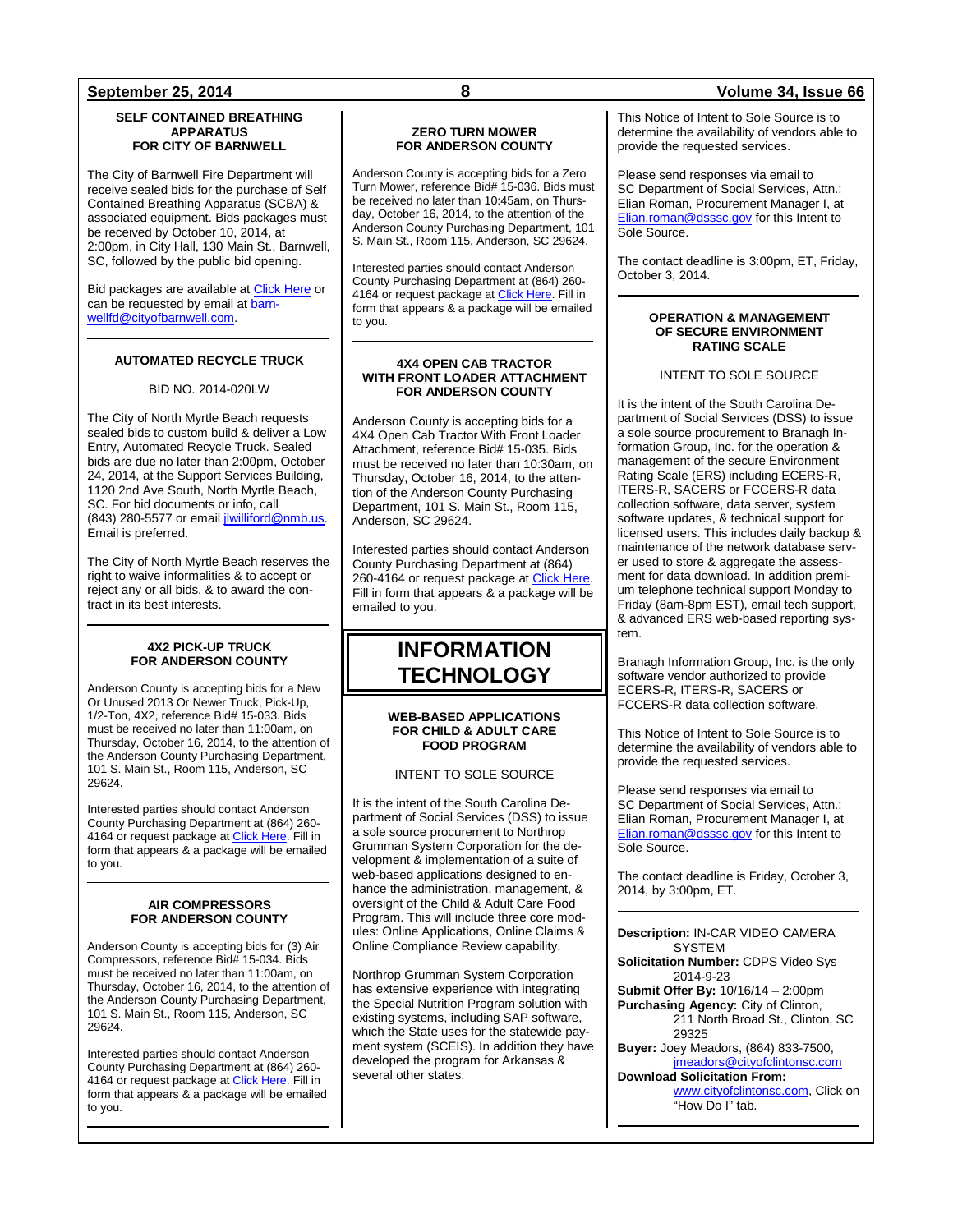## **MAINTENANCE / REPAIR**

**Description:** CENTRAL OFFICE – SAFETY / CODE ENERGY REPAIRS – REFURBISH ALLSTEEL SERIES 8000 CUBICLES **Solicitation Number:** J16-9863-FW-G **Site Visit:** Not mandatory. To make an appointment, contact Reed Marshall, phone (803) 898-9712, E-mail [RMarshall@ddsn.sc.gov](mailto:RMarshall@ddsn.sc.gov) **Submit Offer By:** Thursday, 10/9/14 – 3:00pm **Bid Opening Location:** SCDDSN, Engineering & Planning Division, 3440 Harden St. Ext., Ste. 137, Columbia, SC 29203 **Obtain Bid Package From:** SCDDSN, Engineering & Planning, Attn.: Jerra L. Kirchner, phone (803) 898-9796, E-mail [JKirchner@ddsn.sc.gov](mailto:JKirchner@ddsn.sc.gov) **Buyer:** Joan Cooper, phone (803) 898-9796, E-mail [JCooper@ddsn.sc.gov](mailto:JCooper@ddsn.sc.gov) **Download Solicitation From:** [www.ddsn.sc.gov](http://www.ddsn.sc.gov/)

## **MINOR CONSTRUCTION**

#### **DEMOLITION OF STRUCTURES IN ANDERSON COUNTY**

Anderson County is accepting bids for Demolition Of Structures In Anderson County, SC, reference Bid# 15-032. Bids must be received no later than 10:30am, on Thursday, October 9, 2014, to the attention of the Anderson County Purchasing Department, 101 S. Main St., Room 115, Anderson, SC 29624.

Interested parties should contact Anderson County Purchasing Department at (864) 260-4164 or request package at Click Here. Fill in form that appears & a package will be emailed to you.

## **PRINTING**

**Description:** PRINTING OF FORM 1601 **Solicitation Number:** 5400008471 **Submit Offer By:** 10/14/14 – 10:00am **Purchasing Agency:** SC Department of Social Services, 1535 Confederate Ave. Ext., PO Box 1520, Columbia, SC 29202-1520

**Buyer:** Junius Farmer **E-mail:** [junius.farmer@dss.sc.gov](mailto:junius.farmer@dss.sc.gov) **Phone:** (803) 898-3252 **Download Solicitation From:** [http://webprod.cio.sc.gov/SCSolicitationWe](http://webprod.cio.sc.gov/SCSolicitationWeb/solicitationAttachment.do?solicitnumber=5400008471) [b/solicitationAttachment.do?solicitnumber=5](http://webprod.cio.sc.gov/SCSolicitationWeb/solicitationAttachment.do?solicitnumber=5400008471) [400008471](http://webprod.cio.sc.gov/SCSolicitationWeb/solicitationAttachment.do?solicitnumber=5400008471)

## **SERVICES**

**Description:** TREE REMOVAL IN YORK **COUNTY Solicitation Number:** 5400008541 **Submit Offer By:** 10/28/14 – 10:00am **Purchasing Agency:** SC Department of Transportation, Procurement Office, Room 101, 955 Park St., Columbia, SC 29201 **Buyer:** Andy Bowman, CPPB **E-mail:** [bowmanae@scdot.org](mailto:bowmanae@scdot.org) **Phone:** (803) 737-1484 **Download Solicitation From:** [http://webprod.cio.sc.gov/SCSolicitationWe](http://webprod.cio.sc.gov/SCSolicitationWeb/solicitationAttachment.do?solicitnumber=5400008541) [b/solicitationAttachment.do?solicitnumber=5](http://webprod.cio.sc.gov/SCSolicitationWeb/solicitationAttachment.do?solicitnumber=5400008541) [400008541](http://webprod.cio.sc.gov/SCSolicitationWeb/solicitationAttachment.do?solicitnumber=5400008541)

**Description:** PAINTING AT REDCLIFFE PI ANTATION **Solicitation Number:** 5400008489 **Site Visit:** By appointment, contact Joy Raintree, Park Manager, at (803) 827-1473 **Place:** Redcliffe Plantation State Historic Site, 181 Redcliffe Rd., Beech Island, SC 29842 **Submit Offer By:** 10/21/14 – 3:00pm **Purchasing Agency:** SC Dept. of Parks & Recreation Procurement Office, 1205 Pendleton St., Room 517, Columbia, SC 29201 **Buyer:** James "Jamie" Jackson **Email:** [jjackson@scprt.com](mailto:jjackson@scprt.com) **Phone:** (803) 734-1302 **Download Solicitation From:** [http://webprod.cio.sc.gov/SCSolicitationWe](http://webprod.cio.sc.gov/SCSolicitationWeb/solicitationAttachment.do?solicitnumber=5400008489) [b/solicitationAttachment.do?solicitnumber=5](http://webprod.cio.sc.gov/SCSolicitationWeb/solicitationAttachment.do?solicitnumber=5400008489) [400008489](http://webprod.cio.sc.gov/SCSolicitationWeb/solicitationAttachment.do?solicitnumber=5400008489)

**Description:** SUPPLY & INSTALL GUARDRAIL ON S-42-592 IN SPARTANBURG COUNTY **Solicitation Number:** 5400008553 **Submit Offer By:** 10/7/14 – 5:00pm **Purchasing Agency:** SC Dept. of Transportation, Rm. 101, 955 Park St., Columbia, SC 29201 **Buyer:** Sateria P. West **Email:** [westsp@scdot.org](mailto:westsp@scdot.org) **Phone:** (803) 737-1488 **Download Solicitation From:** [http://webprod.cio.sc.gov/SCSolicitationWe](http://webprod.cio.sc.gov/SCSolicitationWeb/solicitationAttachment.do?solicitnumber=5400008553) [b/solicitationAttachment.do?solicitnumber=5](http://webprod.cio.sc.gov/SCSolicitationWeb/solicitationAttachment.do?solicitnumber=5400008553) [400008553](http://webprod.cio.sc.gov/SCSolicitationWeb/solicitationAttachment.do?solicitnumber=5400008553)

### **September 25, 2014 9 Volume 34, Issue 66**

**Description:** BACKGROUND CHECKS / FINGERPRINTING **Solicitation Number:** 5400008555 **Submit Offer By:** 10/9/14 – 3:00pm **Purchasing Agency:** SC Dept. of Motor Vehicles, 10311 Wilson Blvd., Bldg. C2, Blythewood, SC 29016 **Buyer:** Rebecca Outen **Email:** [Rebecca.Outen@scdmv.net](mailto:Rebecca.Outen@scdmv.net) **Phone:** (803) 896-8358 **Download Solicitation From:** [http://webprod.cio.sc.gov/SCSolicitationWe](http://webprod.cio.sc.gov/SCSolicitationWeb/solicitationAttachment.do?solicitnumber=5400008555)

[b/solicitationAttachment.do?solicitnumber=5](http://webprod.cio.sc.gov/SCSolicitationWeb/solicitationAttachment.do?solicitnumber=5400008555) [400008555](http://webprod.cio.sc.gov/SCSolicitationWeb/solicitationAttachment.do?solicitnumber=5400008555)

#### **OFFICE SPACE IN HORRY COUNTY FOR S.C.D.O.R.**

The State of South Carolina is seeking office space in Horry County on behalf of the South Carolina Department of Revenue. Information about this bid can be found at [www.gs.sc.gov/sb-ps/leasing/LS](http://www.gs.sc.gov/sb-ps/leasing/LS-solicitations.phtm)[solicitations.phtm.](http://www.gs.sc.gov/sb-ps/leasing/LS-solicitations.phtm)

Please direct your responses & inquiries in writing to Cynthia Young, 1200 Senate St., Suite 460, Columbia, SC 29201, Fax (803) 734-0592, or [cyoung@gs.sc.gov.](mailto:cyoung@gs.sc.gov)

All proposals must be received in the Real Property Services Office on or before 4:00pm, October 17, 2014.

#### REQUEST FOR PROPOSAL

**Description:** PRODUCTION OF T.V. COMMERCIALS **Solicitation Number:** GTC 14-09-140-RFP **Delivery Point:** Greenville **Opening Date/Time:** 10/15/14 – 3:00pm **Purchasing Entity:** Greenville Technical College, Purchasing Office, PO Box 5616, Greenville, SC 29606 **Direct Inquiries to Buyer:**

BJ Hart-Landers, [bj.landers@gvltec.edu](mailto:bj.landers@gvltec.edu) or (864) 250-8417

**Download Solicitation From:** [www.gvltec.edu/purchasing](http://www.gvltec.edu/purchasing)

> Minority-Owned Businesses Are Encouraged To Bid

**Description:** FURNISH & INSTALL FLOORING FOR MASS COMM / MODERN LANGUAGES DEPARTMENTS OF FRANCIS MARION UNIVERSITY **Solicitation Number:** RFQ-2218 **Delivery Point:** Florence, SC **Site Visit:** Not mandatory. 10/6/14 – 2:00pm **Site Visit Location:** Stokes Administration Building, Purchasing Office, Room 102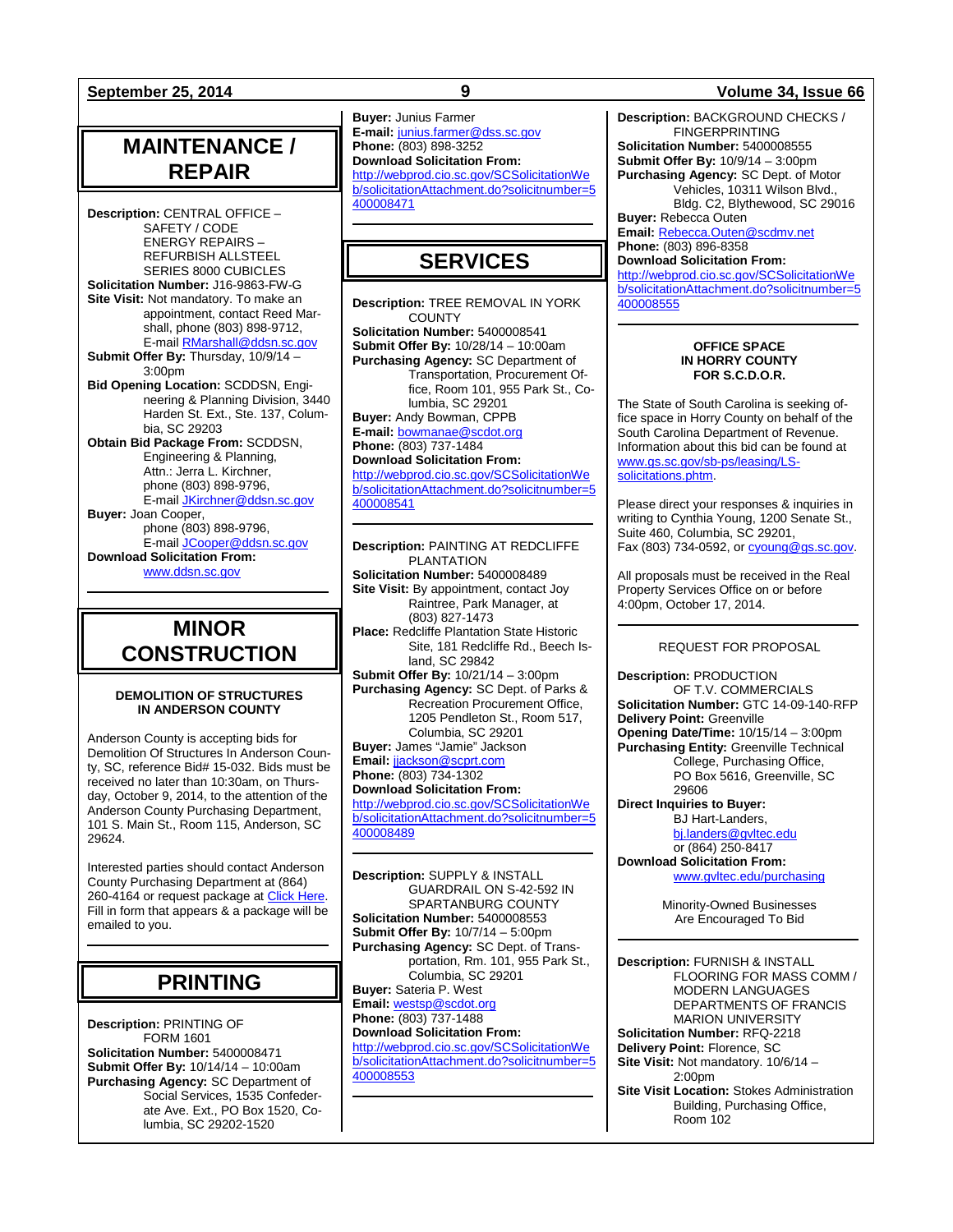**Submit Offer By:** 10/15/14 – 2:00pm, local time **Purchasing Agency:** Francis Marion University, Purchasing Office, Room 102, Stokes Administration Building, 4822 East Palmetto St., Florence, SC 29506 **Direct Inquiries to Buyer:** Eric L. Garris, phone (843) 661-1134, E-mail [EGarris@fmarion.edu](mailto:EGarris@fmarion.edu) **Download Solicitation From:** [http://www.fmarion.edu/about/soli](http://www.fmarion.edu/about/solicitationsandawards) [citationsandawards](http://www.fmarion.edu/about/solicitationsandawards)

**Description:** TERM CONTRACT TO PROVIDE AUTOMOTIVE MECHANICAL REPAIR, BODY SHOP, PREVENTIVE MAINTENANCE & INSPECTION **Solicitation Number:** 1415-19 **Delivery Point:** Conway, SC **Pre-Bid Conf.:** Not mandatory. 10/14/14 – 10:00am, ET **Submit Offer By:** 10/28/14 – 10:00am, ET **Purchasing Agency:** Horry County Schools, 335 Four Mile Rd., Conway, SC 29526 **Direct Inquiries to Buyer:** Robin Strickland, phone (843) 488-6893, E-mail **rstrick**[land@horrycountyschools.net](mailto:rstrickland@horrycountyschools.net) **Download Solicitation From:** [http://apps.hcs.k12.sc.us/apps/pr](http://apps.hcs.k12.sc.us/apps/protrac) [otrac](http://apps.hcs.k12.sc.us/apps/protrac)

**Description:** MOWING & GENERAL MAINTENANCE OF MANCHESTER WASTEWATER TREATMENT PLANT **Solicitation Number:** PUR557 **Delivery Point:** Rock Hill **Pre-Bid Conf.:** Mandatory. 10/8/14 – 10:00am **Pre-Bid Location:** Operations Center, Purchasing Conference Room, 757 South Anderson Rd., Building 103, Rock Hill, SC 29730 **Submit Offer By:** 10/21/14 – 10:00am **Purchasing Entity:** City of Rock Hill Operations Center, Purchasing Office, 757 South Anderson Rd., Bldg. 103, Rock Hill, SC 29730 **Direct Inquiries To:** Bill Berry, phone (803) 326-3859 **Buyer:** Marty Burr, Performance Manager, phone (803) 329-5551, E-mail [mburr@cityofrockhill.com](mailto:mburr@cityofrockhill.com) **Bid Request:** [Click Here](http://cityofrockhill.com/departments/general-government/purchasing/bids-proposal-requests)

**Description:** CHRISTMAS LIGHTING & DECORATIONS FOR CITY OF INMAN **Solicitation Number:** 2014-001-RFP **Site Visit:** Mandatory. To make an appointment, contact Doug Burns at (864) 472-6200 **Submit Offer By:** 10/21/14 – 2:00pm **Purchasing Agency:** City of Inman, 20 Main St., Inman, SC 29349 **Direct Inquiries To:** Doug Burns, phone (864) 472-6200, E-mai[l dburns@scacog.org](mailto:dburns@scacog.org)

**Description:** SURFACING ASPHALT – TERM CONTRACT **Solicitation Number:** C15008-10/23/14S **Submit Offer By:** 10/23/14 – 3:00pm **Purchasing Entity:** Lexington County Procurement Office, County Administration Building, 212 South Lake Dr., Ste. 503, Lexington, South Carolina 29072 **Direct Inquiries To:** Angela Seymour **Telephone:** (803) 785-8319 **E-mail:** [aseymour@lex-co.com](mailto:aseymour@lex-co.com) **Download Solicitation From:** [Click here](http://www.lex-co.sc.gov/departments/DeptIQ/procurement/Pages/BidOpportunities.aspx)

**Description:** THE SCHOOL DISTRICT OF PICKENS COUNTY IS ACCEPTING SEALED BIDS FOR DETENTION PONDS & STEEP SLOPE MAINTENANCE. **Solicitation Number:** 114-36-10-14 **Deadline for Questions:** 10/9/14 at 11:00am, local time **Pre-Bid Conference:** Mandatory, 10/7/14 at 8:30am, local time **Pre-Bid Location:** Begin at Dacusville Elementary School, 200 Cherokee Trail Easley, SC 29640; & then proceed to other 8 locations. **Due Date/Time:** 10/14/14 at 10:00am, local time **Submit To:** School District of Pickens County, Attn: Kate Wilson, Coordinator of Procurement, 1348 Griffin Mill Road, Easley, SC 29640, Kate Wil[son@pickens.k12.sc.us](mailto:Kate%20Wilson@pickens.k12.sc.us) **Inquiries:** [Kate Wilson@pickens.k12.sc.us](mailto:Kate%20Wilson@pickens.k12.sc.us) **Bid Requests:** [www.pickens.k12.sc.us](http://www.pickens.k12.sc.us/)

#### **BOOKKEEPING / ACCOUNTING & AUDITING SERVICES FOR P.A.S.T.O.R.S.**

P.A.S.T.O.R.S., Inc., a 501(c)(3) non-profit corporation, is seeking proposals from seasoned practitioners in the non-profit sector to provide 1) bookkeeping/accounting services & 2) Audit services for PASTORS beginning immediately. It is anticipated that one firm / individual will be retained for the bookkeeping / accounting services & one firm will be retained for the audit services. The contracts will be for fiscal years 2013,

### **September 25, 2014 10 Volume 34, Issue 66**

2014, & 2015 with the option to extend for an additional two years.

To be considered, a proposal must be received via email to [PastorsInc@gmail.com](mailto:PastorsInc@gmail.com) in Adobe Acrobat PDF or Microsoft Word format on or before September 30, 2014, at 5:00pm.

Request for the bid package or questions should be directed to F. A. Johnson, II, Esq., PASTORS Director of Development [PastorsInc@gmail.com.](mailto:PastorsInc@gmail.com)

## **SUPPLIES**

**Description:** CLEANING PRODUCTS **Solicitation Number:** 5400008505 **Submit Offer By:** 10/2/14 – 10:00am **Purchasing Agency:** SC Department of Corrections, Purchasing Branch, 4420 Broad River Rd., Columbia, SC 29210 **Buyer:** Jonathan Eckstrom **Phone:** (803) 896-1934 **E-mail:** [eckstrom.jonathan@doc.sc.gov](mailto:eckstrom.jonathan@doc.sc.gov) **Download Solicitation From:** [http://webprod.cio.sc.gov/SCSolicitationWe](http://webprod.cio.sc.gov/SCSolicitationWeb/solicitationAttachment.do?solicitnumber=5400008505) [b/solicitationAttachment.do?solicitnumber=5](http://webprod.cio.sc.gov/SCSolicitationWeb/solicitationAttachment.do?solicitnumber=5400008505) [400008505](http://webprod.cio.sc.gov/SCSolicitationWeb/solicitationAttachment.do?solicitnumber=5400008505)

#### *REBID*

**Description:** BRIDGE REPAIR CONCRETE – YORK COUNTY **Solicitation Number:** 5400008551 **Submit Offer By:** 10/7/14 – 5:00pm **Purchasing Agency:** SC Dept. of Transportation, Rm. 101, 955 Park St., Columbia, SC 29201 **Buyer:** Sateria P. West **Email:** [westsp@scdot.org](mailto:westsp@scdot.org) **Phone:** (803) 737-1488

**Download Solicitation From:**

[http://webprod.cio.sc.gov/SCSolicitationWe](http://webprod.cio.sc.gov/SCSolicitationWeb/solicitationAttachment.do?solicitnumber=5400008551) [b/solicitationAttachment.do?solicitnumber=5](http://webprod.cio.sc.gov/SCSolicitationWeb/solicitationAttachment.do?solicitnumber=5400008551) [400008551](http://webprod.cio.sc.gov/SCSolicitationWeb/solicitationAttachment.do?solicitnumber=5400008551)

**Description:** HAND SCRUB BRUSH **Solicitation Number:** 5400007996 **Submit Offer By:** 10/13/14 – 10:00am **Purchasing Agency:** SC Dept. of Corrections, Purchasing Branch, 4420 Broad River Rd., 2nd Floor, Columbia, SC 29210

**Buyer:** Ruthie H. Bishop **Email:** [Bishop.Ruthie@doc.sc.gov](mailto:Bishop.Ruthie@doc.sc.gov) **Phone:** (803) 896-1934

**Download Solicitation From:** [http://webprod.cio.sc.gov/SCSolicitationWe](http://webprod.cio.sc.gov/SCSolicitationWeb/solicitationAttachment.do?solicitnumber=5400007996) [b/solicitationAttachment.do?solicitnumber=5](http://webprod.cio.sc.gov/SCSolicitationWeb/solicitationAttachment.do?solicitnumber=5400007996)

[400007996](http://webprod.cio.sc.gov/SCSolicitationWeb/solicitationAttachment.do?solicitnumber=5400007996)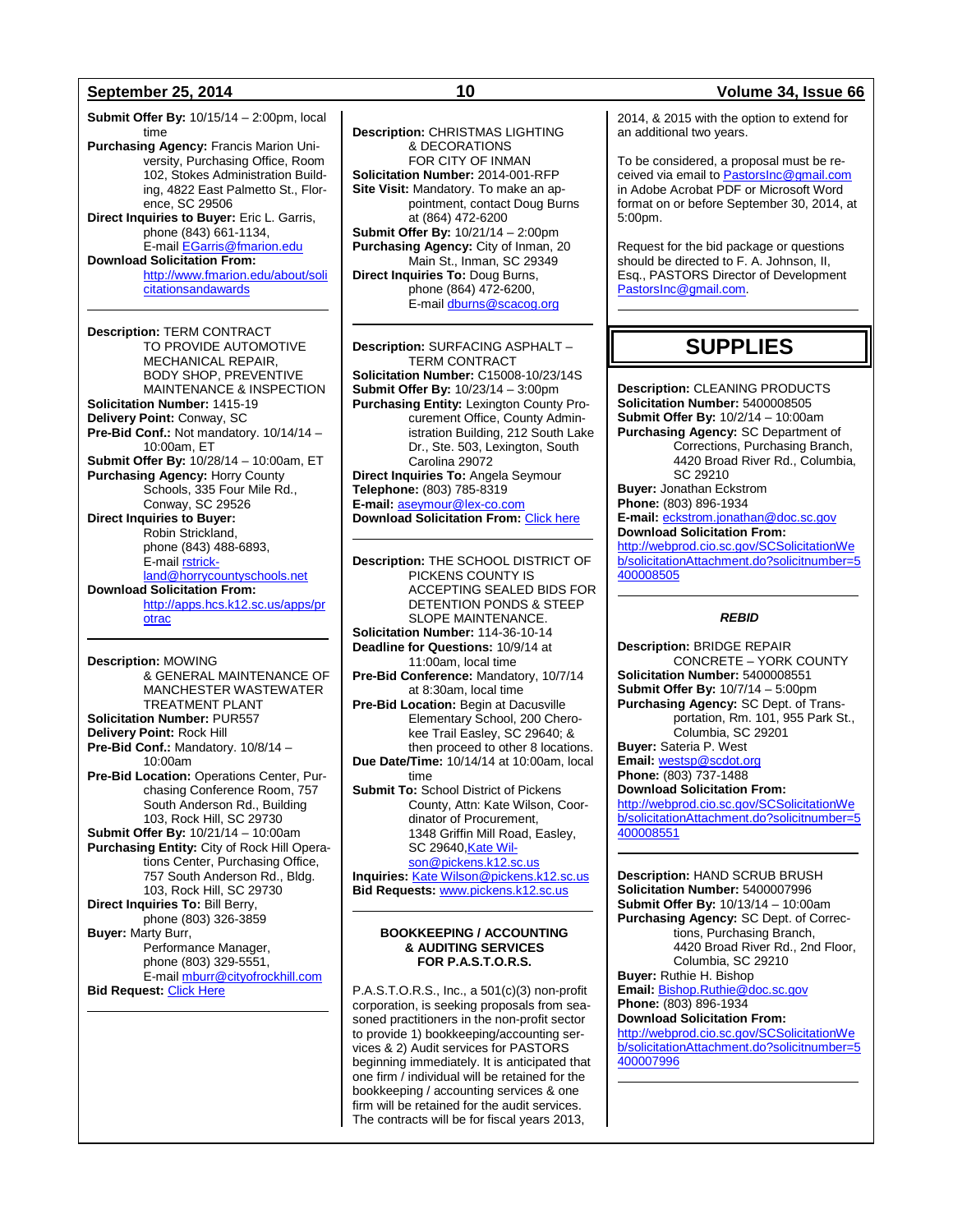**Description:** CATCH BASINS, CASTINGS & COVERS **Solicitation Number:** 5400008519 **Submit Offer By:** 10/28/14 – 10:00am **Purchasing Agency:** SC Department of Transportation, Procurement Office, Room 101, 955 Park St., Columbia, SC 29201 **Buyer:** Andy Bowman, CPPB **E-mail:** [bowmanae@scdot.org](mailto:bowmanae@scdot.org) **Phone:** (803) 737-1484 **Download Solicitation From:** [http://webprod.cio.sc.gov/SCSolicitationWe](http://webprod.cio.sc.gov/SCSolicitationWeb/solicitationAttachment.do?solicitnumber=5400008519) [b/solicitationAttachment.do?solicitnumber=5](http://webprod.cio.sc.gov/SCSolicitationWeb/solicitationAttachment.do?solicitnumber=5400008519) [400008519](http://webprod.cio.sc.gov/SCSolicitationWeb/solicitationAttachment.do?solicitnumber=5400008519)

**Description:** BLAUER RAIN GEAR & SAFETY VESTS **Solicitation Number:** 5400008516 **Submit Offer By:** 10/14/14 – 2:00pm **Purchasing Agency:** SC Dept. of Public Safety, Procurement Office, 10311 Wilson Blvd., D-1, Blythewood, SC 29016 **Buyer:** Cathy Sprowls, CPPB **Email:** [cathysprowls@scdps.gov](mailto:cathysprowls@scdps.gov) **Phone:** (803) 896-9672 **Download Solicitation From:** [http://webprod.cio.sc.gov/SCSolicitationWe](http://webprod.cio.sc.gov/SCSolicitationWeb/solicitationAttachment.do?solicitnumber=5400008516) [b/solicitationAttachment.do?solicitnumber=5](http://webprod.cio.sc.gov/SCSolicitationWeb/solicitationAttachment.do?solicitnumber=5400008516) [400008516](http://webprod.cio.sc.gov/SCSolicitationWeb/solicitationAttachment.do?solicitnumber=5400008516)

#### **EMERGENCY WARNING EQUIPMENT**

The SC Department of Public Safety is seeking manufacturers of emergency warning equipment utilized in law enforcement vehicle to submit products for test & evaluation in order to develop & update a qualified products list (QPL) for a proposed statewide contract that may be issued at a later date

**Solicitation Number:** 5400008206 **Submit Offer By:** 11/3/14 – 2:00pm **Purchasing Agency:** SC Dept. of Public Safety, Procurement Office, 10311 Wilson Blvd., D-1, Blythewood, SC 29016 **Buyer:** Cathy Sprowls, CPPB

**Email:** [cathysprowls@scdps.gov](mailto:cathysprowls@scdps.gov) **Phone:** (803) 896-9672 **Download Solicitation From:**

[http://webprod.cio.sc.gov/SCSolicitationWe](http://webprod.cio.sc.gov/SCSolicitationWeb/solicitationAttachment.do?solicitnumber=5400008206) [b/solicitationAttachment.do?solicitnumber=5](http://webprod.cio.sc.gov/SCSolicitationWeb/solicitationAttachment.do?solicitnumber=5400008206) [400008206](http://webprod.cio.sc.gov/SCSolicitationWeb/solicitationAttachment.do?solicitnumber=5400008206)

**Description:** "PLAY HERE" CURBSIDE SIGN & STAND (STREET TALKER) FY15 **Solicitation Number:** Curbside Signs FY15 RFQ **Delivery Point:** Columbia **Submit Offer By:** Friday, 10/10/14 – 11:00am, ET. Not a public bid opening

**Purchasing Agency:** SC Education Lottery, 1333 Main St., Ste. 400, Columbia, SC 29201-3377 **Buyer:** SCEL Procurement, phone (803) 737-2002, fax (803) 737-0047, E-mai[l procurement@sclot.com](mailto:procurement@sclot.com) **Download Solicitation From:** [http://www.sceducationlottery.co](http://www.sceducationlottery.com/lottery/procurement.aspx) [m/lottery/procurement.aspx](http://www.sceducationlottery.com/lottery/procurement.aspx)

**Description:** FURNISH & DELIVER THREE TRANSFORMERS **Solicitation Number:** USC-RFQ-2697-LJ **Delivery Point:** USC, Columbia **Submit Offer By:** 10/3/14 – 10:00am. Not a public bid opening **Purchasing Entity:** USC Purchasing, 6th Floor, 1600 Hampton St., Columbia, SC 29208 **Bid Request:** Download solicitation from <http://purchasing.sc.edu/sa.php> or call the USC bid line at (803) 777-0255 **Buyer:** Lind Jackson, phone (803) 777-4115, E-mai[l ljackson@fmc.sc.edu](mailto:ljackson@fmc.sc.edu)

**Description:** TI-84 EZ SPOT GRAPHING CALCULATORS **Solicitation Number:** 1415-9 **Delivery Point:** Horry County Schools **Submit Offer By:** Thursday, 10/9/14 – 3:30pm **Purchasing Entity:** Horry County Schools' District Office, Procurement Office, 335 Four Mile Rd., Conway, SC 29526 **Buyer:** Maurice Jackson, phone (843) 488-6929, fax (843) 488-6939, E-mai[l mjack](mailto:mjackson@horrycountyschools.net)[son@horrycountyschools.net](mailto:mjackson@horrycountyschools.net) **Download Solicitation From:**  [http://apps.hcs.k12.sc.us/apps/pr](http://apps.hcs.k12.sc.us/apps/protrac) [otrac](http://apps.hcs.k12.sc.us/apps/protrac)

**Description:** PLUMBING FIXTURES & SUPPLIES FOR BERKELEY SCHOOLS **Solicitation Number:** 431-(14-15) **Submit Offer By:** 10/17/14 – 2:00pm **Purchasing Agency:** Berkeley County School District, 2226 Old Hwy. 52, Moncks Corner, SC 29461 **Buyer:** Ashley Cash, phone (843) 899-8202, E-mai[l casha@bcsdschools.net](mailto:casha@bcsdschools.net) **Download Solicitation From:** [Click Here](http://www.berkeley.k12.sc.us/departments.cfm?subpage=54016)

#### **September 25, 2014 11 Volume 34, Issue 66**

## **FOR SALE**

#### **S.C. SURPLUS PROPERTY**

Public Auction Number: 140924

A public auction will be held at 9:00am, on Wednesday, October 8, 2014.

Property in lots, including vehicles, will be auctioned. Other lots may be added or withdrawn.

Location: SC Surplus Property, 1441 Boston Ave., W Columbia, SC

Contact: Customer Service, (803) 896-6880

Inspection: Tuesday, October 7, 2014, from 9:00am to 3:30pm & Wednesday, October 8, 2014, from 8:00am to 8:45am.

### **VANS, CUTAWAYS & OFFICE EQUIPMENT**

The Santee Wateree RTA will be holding an auction on Saturday, September 27, 2014, at 10:00am. Viewing time: 9:00am. Location: 129 South Harvin St., Sumter, SC 29150.

The auction will be hosted by B&W Auction Inc.

**Up for Auction Will Be the Following:** Vans, cutaways & office equipment.

**Methods of payment:** cash, cashiers check, certified check or money order, or a check with letter of credit from your bank (unless known by the auction firm or SWRTA).

**For More Information,** you can contact us at (843) 774-8742. Ask for Betty or Mike Williams. If we are unavailable, please leave a message & we will get back in touch with you.

**Web Sites Are:** [www.bwauctions@aol.com](http://www.bwauctions@aol.com/) or [www.auctionzip.com](http://www.auctionzip.com/)

**Auctioneer:** Mike Williams, SCAL #682, NCAL #2451.

**Auction Firm:** SC #1295-F N.C. #6907

#### **Description:** 1974 FORD 900 SUPER DUTY

**Specifics:** Pirsch 55" Tele-Squirt with Hale 1,000 GPM pump & a 500-gallon tank. Truck was originally built with a gasoline engine, that was replaced in 1983 with a Detroit diesel V8-8.2. Current odometer reading is 42,278 miles. Trans-